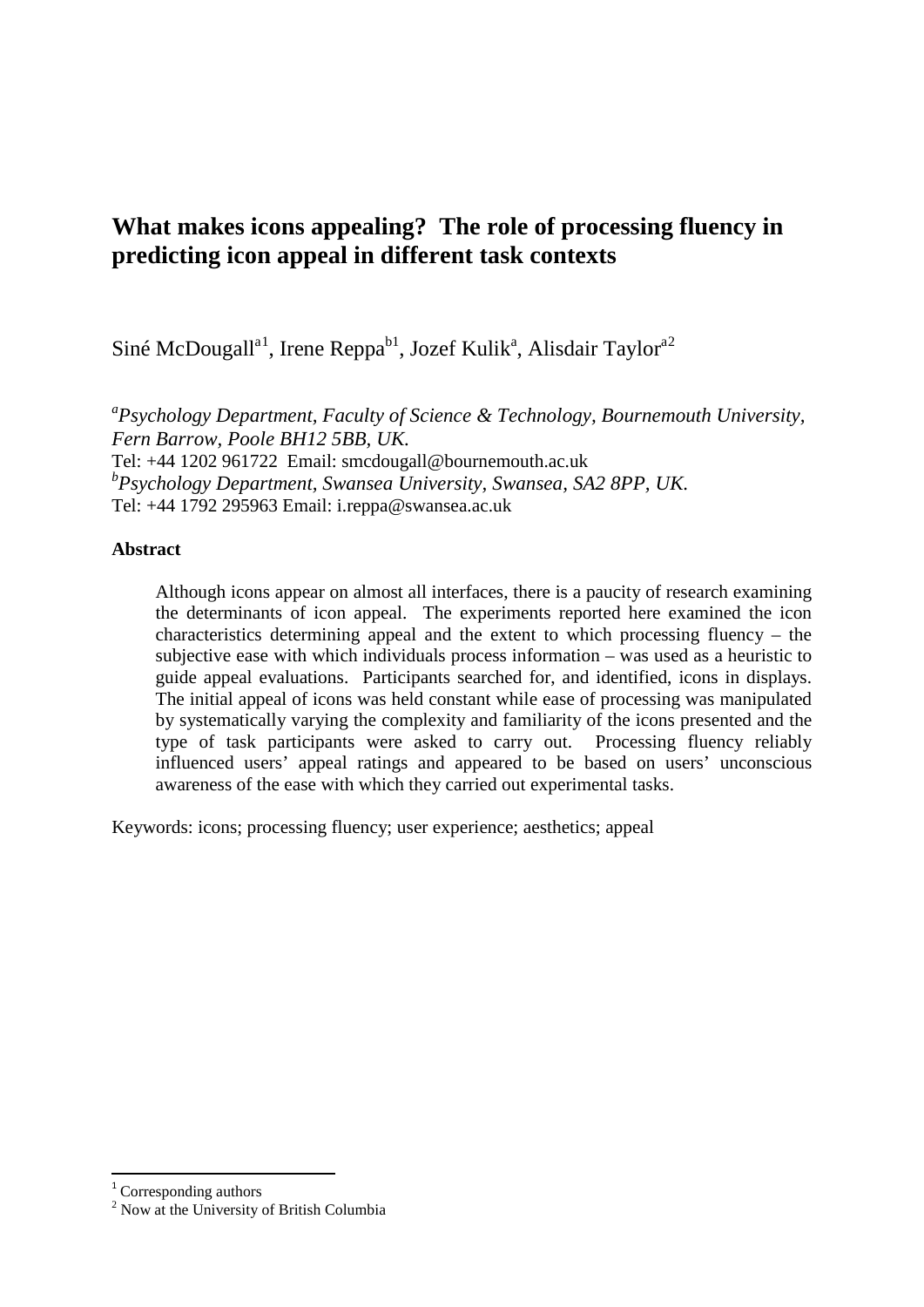### *1* **Introduction**

Over the last 15-20 years there has been a shift in focus in human-computer interaction research, away from the sole emphasis on usability and performance towards a recognition that users' affective experience of interfaces can be at least as, and sometimes more, important than usability (e.g. Hartmann et al., 2008; Hassenzahl & Tractinsky, 2006; Mack & Sharples, 2009; Schmidt et al., 2009; Tractinsky et al., 2000). This has been particularly true of research examining website design where attracting consumers to appealing websites is paramount (Golander et al., 2012). A great deal of research has focused on getting to grips with the dizzying array of website characteristics that may contribute to user perceptions of website appeal (e.g. Cyr et al., 2010; De Wulf et al., 2006; Lavie & Tractinsky, 2004; Moshagen & Theilsch, 2010; Thuring & Mahlke, 2007; van Schaik & Ling, 2005). In contrast, there has been little research which has investigated determinants of icon appeal<sup>[3](#page-1-0)</sup> despite the fact that they are an integral part of virtually every interface. The aim of the experiments reported here was to examine the extent to which processing fluency might provide an explanation of users' perceptions of appeal.

### *1.1 Rapid appeal evaluations*

It is now well established that users can make very rapid - almost instantaneous - evaluations of the appeal of interfaces (Handy et al., 2008; Lindgaard et al., 2006; Lindgaard et al., 2011). Lindgaard et al. (2006) interpreted participants' ability to make these rapid judgements as being the result of the 'mere exposure effect'. Zajonc (1968) first showed that merely seeing something, even for the briefest of moments, is sufficient for stimulus preferences to develop. These instantaneous affective responses are therefore not thought to be the result of deliberate thought or reflection but occur automatically without conscious awareness.

In an event-related potential (ERP) study, Handy et al. (2008) examined whether processing of appeal occurred automatically with icons and logos. Participants in Handy et al.'s study were shown logos and asked to press a key when a given target logo appeared among a series of non-target logos appeared. During this task ERP responses were noted and it was only *after* the EEG recording equipment was removed that participants were asked to indicate their liking of the *non-target logos* using a 1-7 Likert scale. The key finding in this study was that ERP responses to logos within the first 200ms of stimulus onset varied as a function of the appeal ratings which were obtained later. Handy et al. argued that we 'rapidly and implicitly evaluate … images at a hedonic level' (p. 124).

#### *1.2 Processing fluency and appeal evaluations*

As users move beyond these first impressions, one theoretical approach which might explain changes in appeal over time is processing fluency theory (Alter & Oppenheimer, 2009; Labroo Dhar & Schwarz, 2008; Oppenheimer, 2008; Reber et al., 2004). Processing fluency refers to our experience of ease or difficulty when carrying out mental tasks. If an object is very small and distant or simply out of focus, we are aware it is hard to see; if an event is

<span id="page-1-0"></span><sup>&</sup>lt;sup>3</sup> Throughout this paper the term appeal refers to mild aesthetic experiences made on the basis of simple judgements of liking by participants (see Reber et al., 2004 for a review). Liking and appeal refer to the power to attract whereas preference refers to selecting one thing over another. While similar mechanisms are thought to underpin both liking judgements and preferences, our focus in this paper is on judgements of liking/appeal.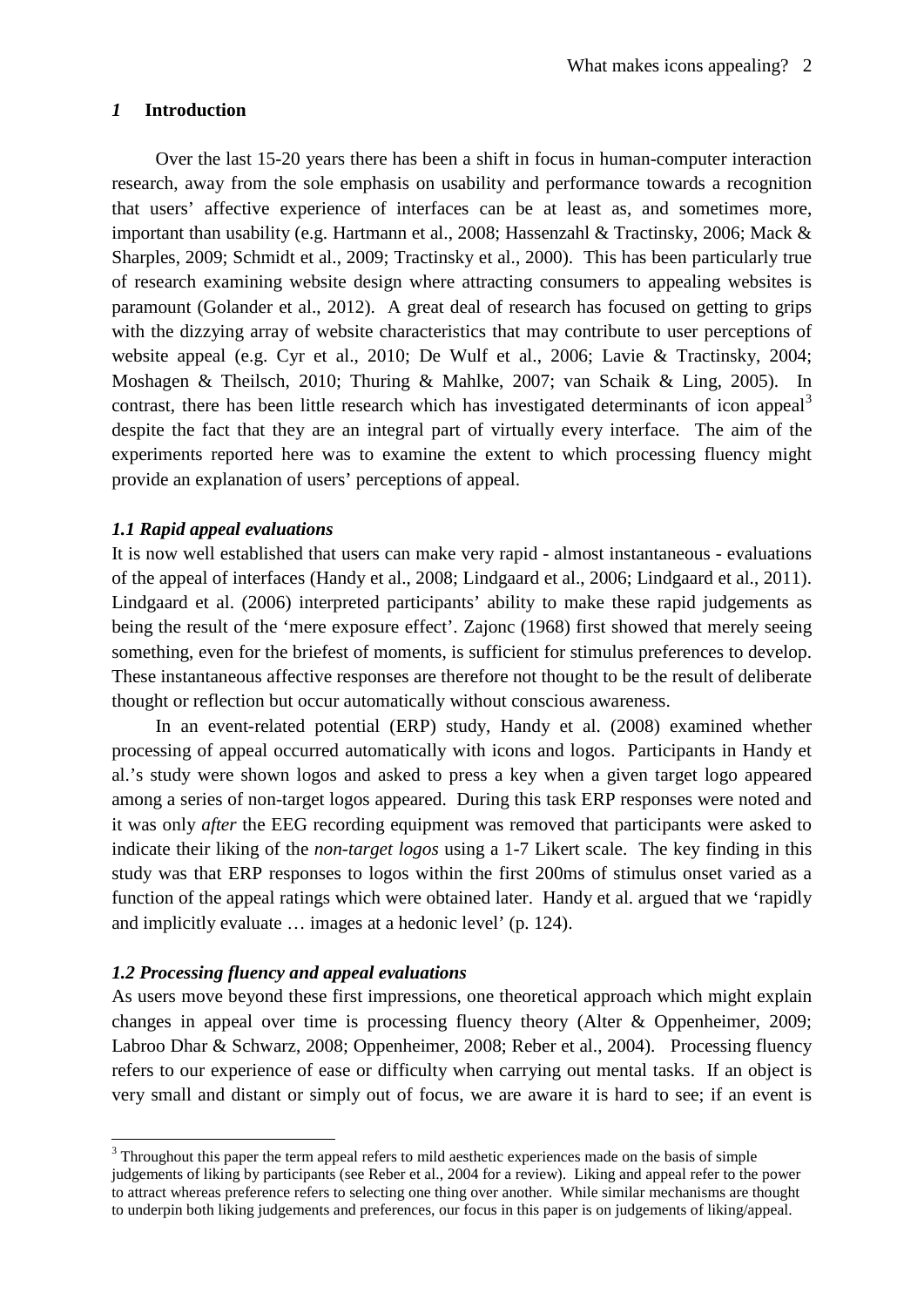easy to retrieve from memory, we have an implicit awareness of how easy it was to access. Because this feeling of relative ease or difficulty in processing is generated by almost any cognitive process and is almost effortless to access, it can act as a cue in making judgements in a wide variety of situations (Alter & Oppenheimer, 2009; Oppenheimer, 2008).

There is compelling evidence that processing fluency when dealing with visual stimuli can act as a cue in determining judgements of appeal and preferences across a wide range of tasks (e.g. Labroo et al., 2007; Reber et al., 2004). For example, when individuals were shown stimuli against a highly contrastive background they found them more appealing than identical stimuli against a less contrastive background and pictures presented for 400ms were preferred in comparison to those shown for 100ms (Reber et al., 1998). When Constable et al., (2013) examined preferences for hand-painted mugs, they found that the speed with which individuals were able to find a particular mug within a search array determined their later judgements of appeal and therefore concluded that processing fluency plays a role in forming preference judgments.

As we learn stimuli, and find them easier to process and access from memory, our liking for them increases. Zizek and Reber (2004) asked participants to evaluate the appeal of letter strings after an implicit grammatical learning task. In the evaluation phase, when participants were asked to rate their liking of the letter strings, those which followed the same grammatical rules – even if not shown previously – were evaluated more positively than those which did not follow the grammatical rules participants had learned. This could not easily be attributed to mere exposure since the strings following similar grammatical rules had not been seen before. Zizek and Reber therefore attributed these findings to the greater processing fluency resulting from their understanding of the grammatical rules that participants had learned. Similar findings have been reported in other studies of learned 'grammars' (Gordon & Holyoak, 1983; Manza & Bornstein, 1995; Manza et al., 1998).



Figure 1: The ease, or fluency, with which visual stimuli are processed cognitively is determined by the characteristics of the stimuli and the tasks users are carrying out. Ease of processing determines task performance and appeal evaluations, hence evaluations of appeal reflect task performance and vice versa.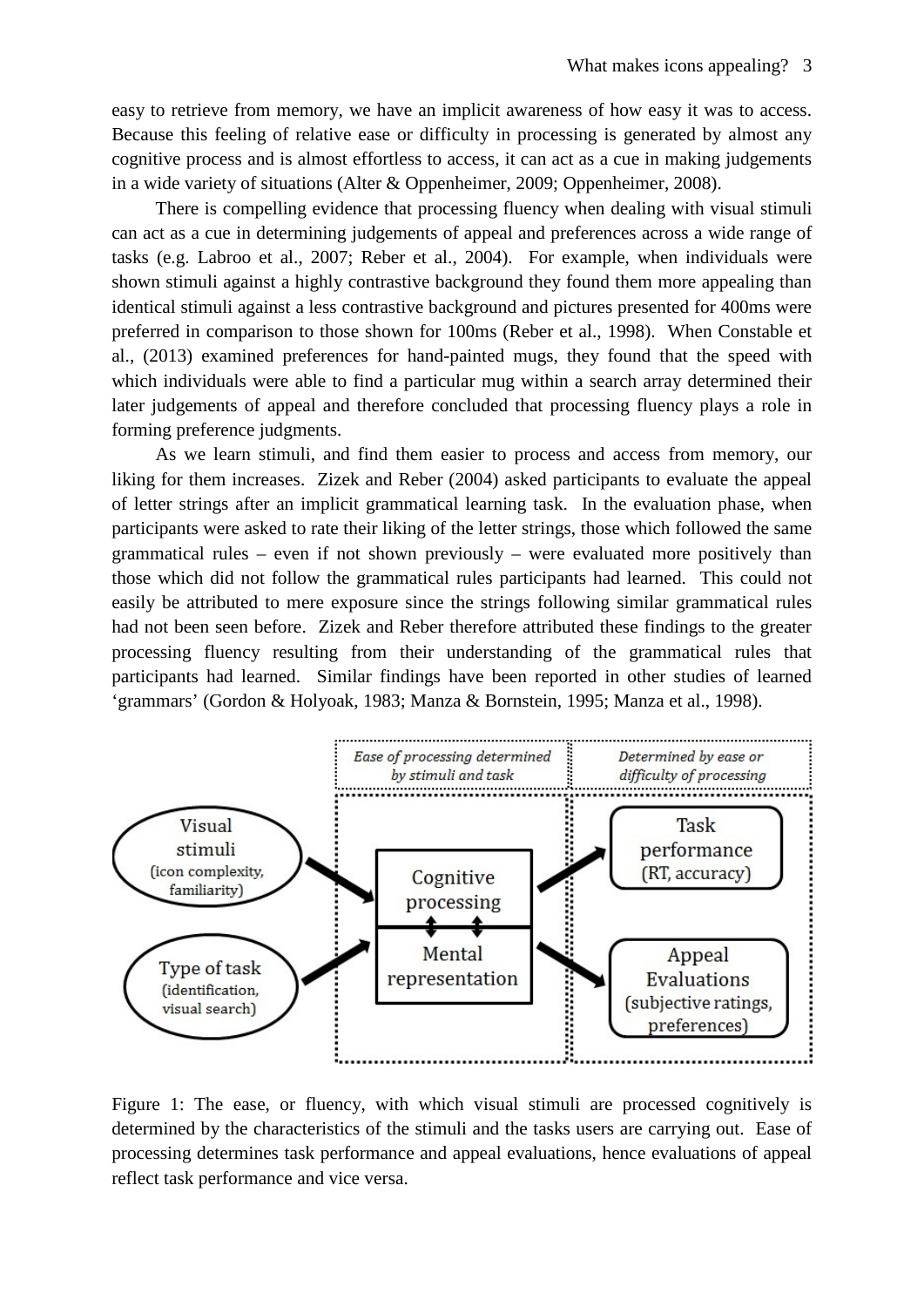### *1.3 Experimental rationale*

Taken together previous findings suggest that, if we find icons on an interface easy or difficult to process, then this will be reflected in the judgements we make about how appealing they are, i.e. processing fluency acts as an implicit heuristic to determine appeal judgements (i.e. preferences, subjective ratings of appeal or liking). Since patterns of performance measured using response times and accuracy *also* depend on ease of processing (see Figure 1), it follows that appeal judgements should reflect patterns of performance made to those stimuli. More specifically, ratings of liking for icons on interfaces should reflect the speed and accuracy with which we can search for and identify icons because they both derive from ease of processing. The experiments reported here were designed to examine whether or not this was the case and the extent to which processing fluency can explain judgements of icon appeal. In the experiments which follow participants were asked to provide subjective ratings of 'liking' for icons rather than aesthetic appeal. 'Liking' was thought to be more appropriate since this is a more everyday term for appeal evaluations and more commonly used (see Constable et al., 2013, for a similar approach).

The first step in our investigation was to examine whether or not there was any kind of relationship between appeal and performance for icons. To that end, Experiment 1 sought to identify the icon characteristics predicting appeal and whether or not they are the same as known to those predict user performance. Experiments 2-4 examined whether or not judgements of appeal would reflect the changes in performance resulting from the nature of the icon stimuli presented and the tasks being carried out. Two tasks were designed to mimic searching for icons on an interface. Experiment 2 used a *search* task in which participants were presented with an icon and required to find the matching icon in an array, mimicking the search for icons with particular functions on displays. Experiments 3 and 4 used an *identification* task in which participants were given the function, or name, of the icon and then asked to find the matching icon in an array. The identification task therefore involved learning the meaning of the icons over a series of experimental trials by associating the function with the appropriate icon, reflecting the learning process that users go through as they gain experience with icon sets on interfaces. Given that the icon stimuli were the same for the search and identification tasks, it was expected that changes in evaluations of appeal between Experiment 2 versus Experiments 3 and 4 would be the product of differences in ease of processing resulting from the change in task. In Experiment 4 the icon stimuli and experimental task were the same as for Experiment 3, however, subjective ratings of liking were obtained twice from each participant, early and later in experimental trials. The aim of this manipulation was to give greater emphasis to participants' growing experience with the icons and the task over experimental trials.

#### *1.4 Icon characteristics and task performance*

Icon characteristics that have previously been shown to affect user performance include the visual complexity, concreteness, and familiarity of the icons.

#### *1.4.1 Visual complexity*

Research has shown that simple icons are found faster on an interface array than complex ones (e.g. Byrne, 1989; McDougall et al., 2000; McDougall & Isherwood, 2009; McDougall et al., 2006, Scott, 2003). Explanations of differences in search time between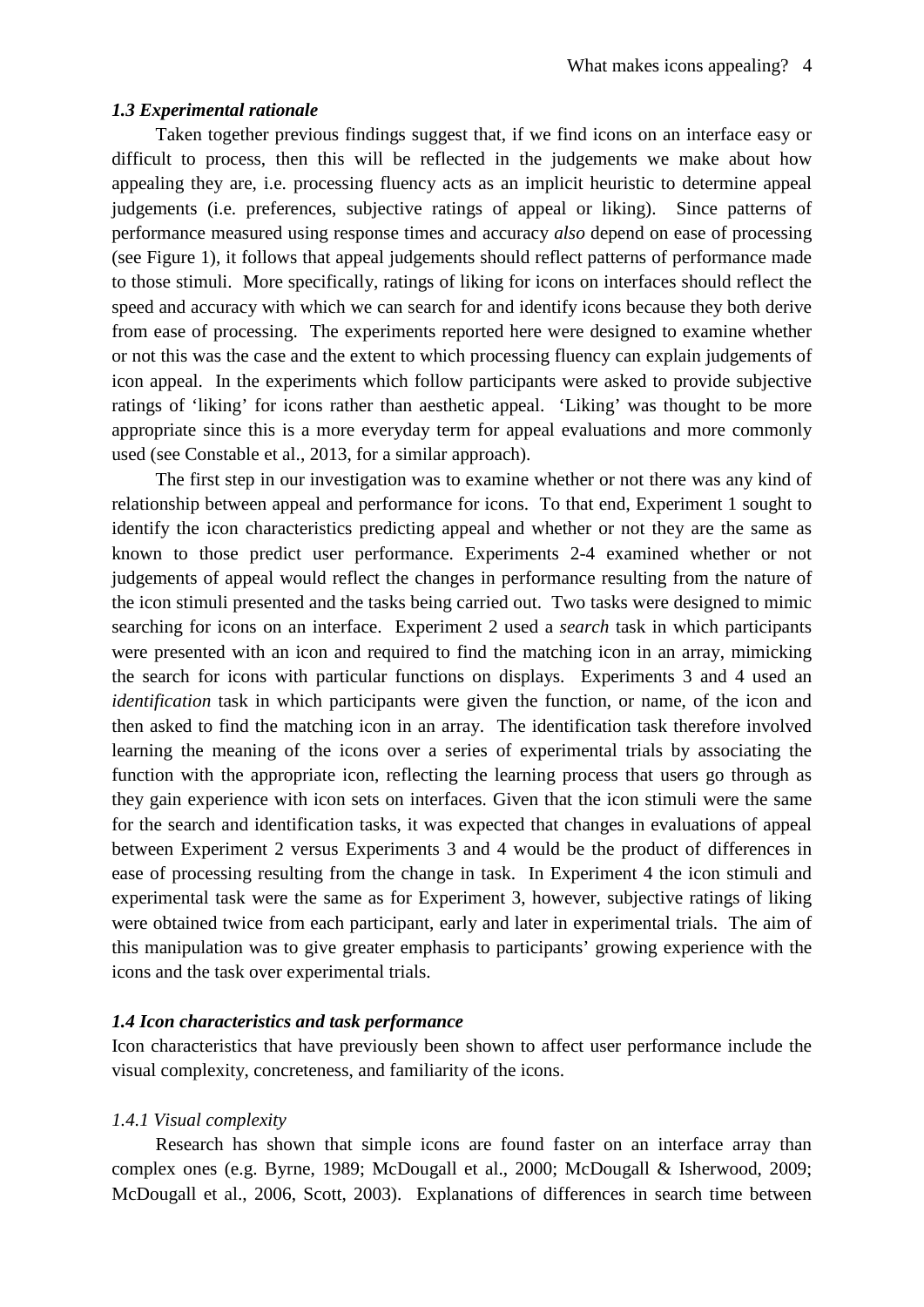simple and complex icons often rely on Treisman's feature integration theory (Treisman & Gelade, 1980; Treisman & Gormican, 1988). In this view, there are two stages in visual search; the first involves fast parallel processing of primitive visual features in a scene, whereas the second stage involves slower serial processing that binds primitive features together into an object. From this, it follows that the more visually complex an icon is (and therefore the more features it has), the more time will be involved in binding features together, producing slower response times for more complex signs. However, Forsythe et al. (2008) have shown that there is a correlation between icon familiarity and visual complexity and that this is the result of familiar icons being perceived as simpler (see also Bates et al., 2003; Chi & Dewi, 2014). This suggests that searching for icons in arrays may have a topdown, as well as a bottom-up, processing component and aligns with later theoretical approaches to search which have emphasised the importance of prior knowledge of shapes, objects, or complex scenes (Bundesen, 1998; Green & Oliva, 2009; Joubert et al., 2007; Logan, 1996; Malcolm & Henderson, 2009; Rousselet et al., 2004; Wolfe et al., 2011). Despite this correlation, both icon familiarity and complexity *independently* predict performance when participants are asked to find icons in an array (Isherwood & McDougall, 2007; McDougall & Isherwood, 2009). Thus, visual complexity appears to be important in determining search time for icons on interfaces and is related to familiarity because search is driven, in part at least, by our prior knowledge of stimuli.

## *1.4.2 Concreteness*

Both the accuracy and speed with which users can identify icons is affected by the concreteness, or pictorialness, of the icons on an interface (e.g. Chan & Ng, 2010; Green & Barnard, 1990; Leung et al., 2011; Rogers & Oborne, 1987; Schroder & Zeifle, 2008; Stotts, 1998). This is thought to be because concrete icons depict real world objects, allowing people to use their prior knowledge to discern their meaning (c.f. Figure 2a and b with c and d).

While research suggests that concreteness is the most important determinant of performance, other work has shown that the effects of concreteness on user performance are less than previously thought (Isherwood & McDougall, 2007; McDougall & Isherwood, 2009). This appears to be because only a limited number of functions can be represented concretely - getting a close fit between pictures and functions is not always easy. For example, naming the rabbit in Figure 2b does not make it possible to arrive at its intended meaning, the association between the icon and its intended meaning needs to be learned.



Figure 2: Examples of different types of icons

### *1.4.3 Familiarity*

Research has consistently shown that icon familiarity determines the speed and accuracy with which icons and objects can be identified (Ben-Bassat & Shinar, 2006; Chan & Ng, 2010; Lesch et al., 2011; Lui, 2005; Shinar et al., 2003; Wang, Cavanagh & Green, 1994; Wolfe & Alvarez, 2011). When compared to other icon characteristics, it appears to be the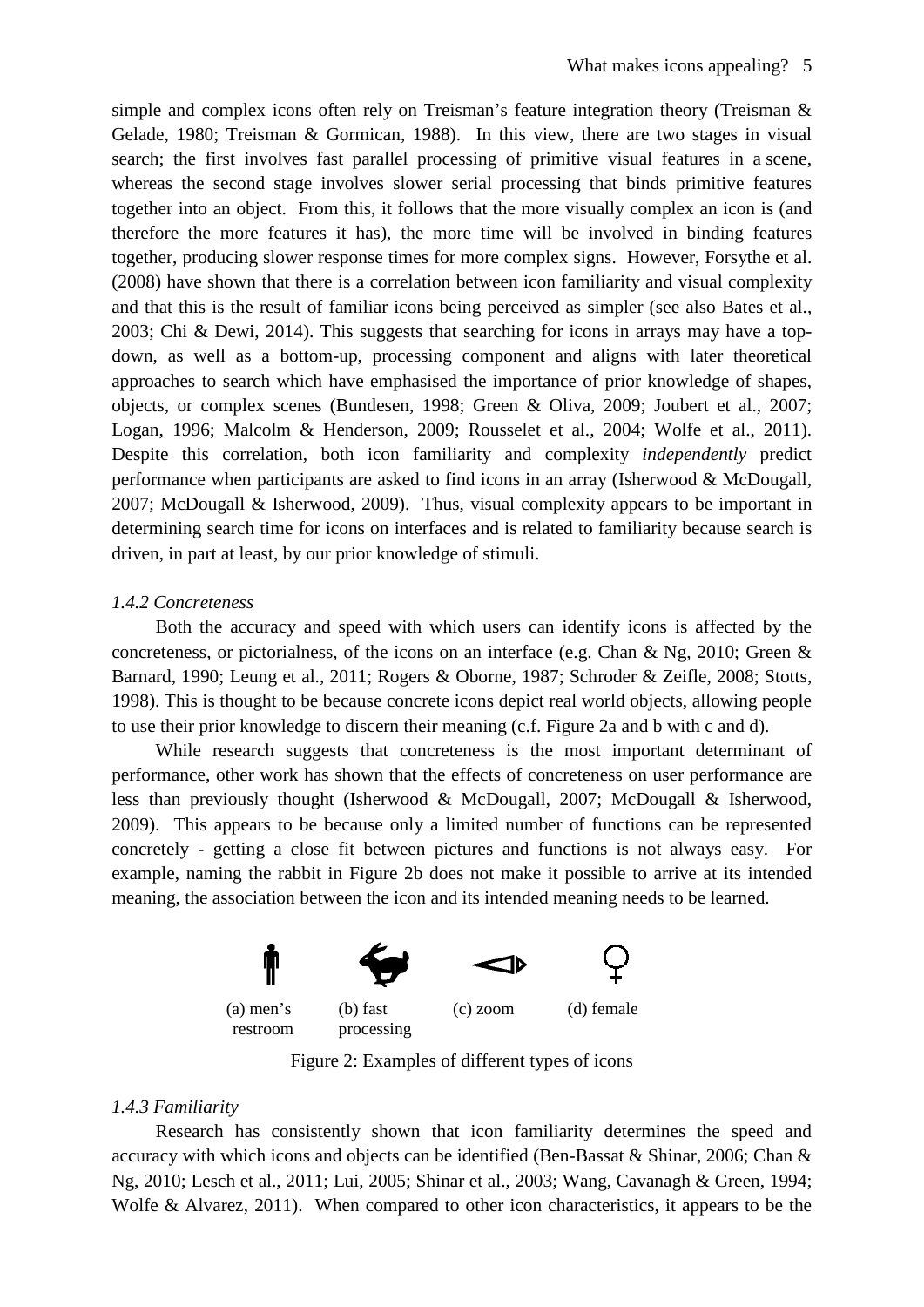most important determinant of ease of identification (Isherwood & McDougall, 2007; McDougall & Isherwood, 2009). For example, our familiarity with the abstract icon representing 'female' in Figure 2d allows us to identify it more quickly and effectively compared with the pictorial rabbit icon representing 'fast processing' (Figure 2b). In the picture naming literature, rated familiarity of the pictures is also a strong and consistent predictor of naming times and is thought to reflect the ease with which semantic representations can be accessed from long-term memory (Alario et al., 2004; Bates et al, 2003; Ellis & Morrison, 1998; Lambon-Ralph et al., 1998; Snodgrass & Yuditsky, 1996). Thus, when icons are presented, ease of processing is likely to be determined by the extent to which interface users are able to access an appropriate function, or meaning, reflecting our familiarity with the icon-function relationship.

Figure 3 summarises the findings of research to date examining the effects of visual complexity, concreteness and familiarity on user performance. Familiarity with the icon is the most important determinant of user performance and research suggests that it encompasses the effects previously attributed to concreteness. This is because the function of an icon cannot always be inferred on the basis of a concrete pictorial and there are many functions represented by icons where there is no easy fit between pictures and functions. In such circumstances, familiarity is the key determinant of ease of processing. Visual complexity is also important in determining the ease with which we are able to search for icons on an interface. Visual complexity and familiarity are correlated to some extent reflecting the degree to which search is driven by our prior knowledge of stimuli.



Figure 3: Relationships between icon characteristics and performance

### *1.5 Stimulus characteristics that might affect icon appeal evaluations*

Although very little is known about the stimulus characteristics affecting icon appeal, concreteness, complexity and familiarity are known to be important determinants of our aesthetic and appeal responses to other types of stimuli, such as works of art or websites. Concrete, or representational, pictures are preferred to abstract ones (e.g. Kawabata & Zeki, 2004; Vartanian & Goel, 2004); the visual complexity of pictures, websites and graphic patterns has a significant influence on aesthetic appeal judgements (e.g. Berlyne, 1974; Bauerly & Liu, 2008; Jacobsen & Hofel, 2002; Lai et al., 2010; Moshagen & Theilsch, 2010, 2012; Orth & Wirtz, 2014); and, of course, familiarity enhances appeal for a wide range of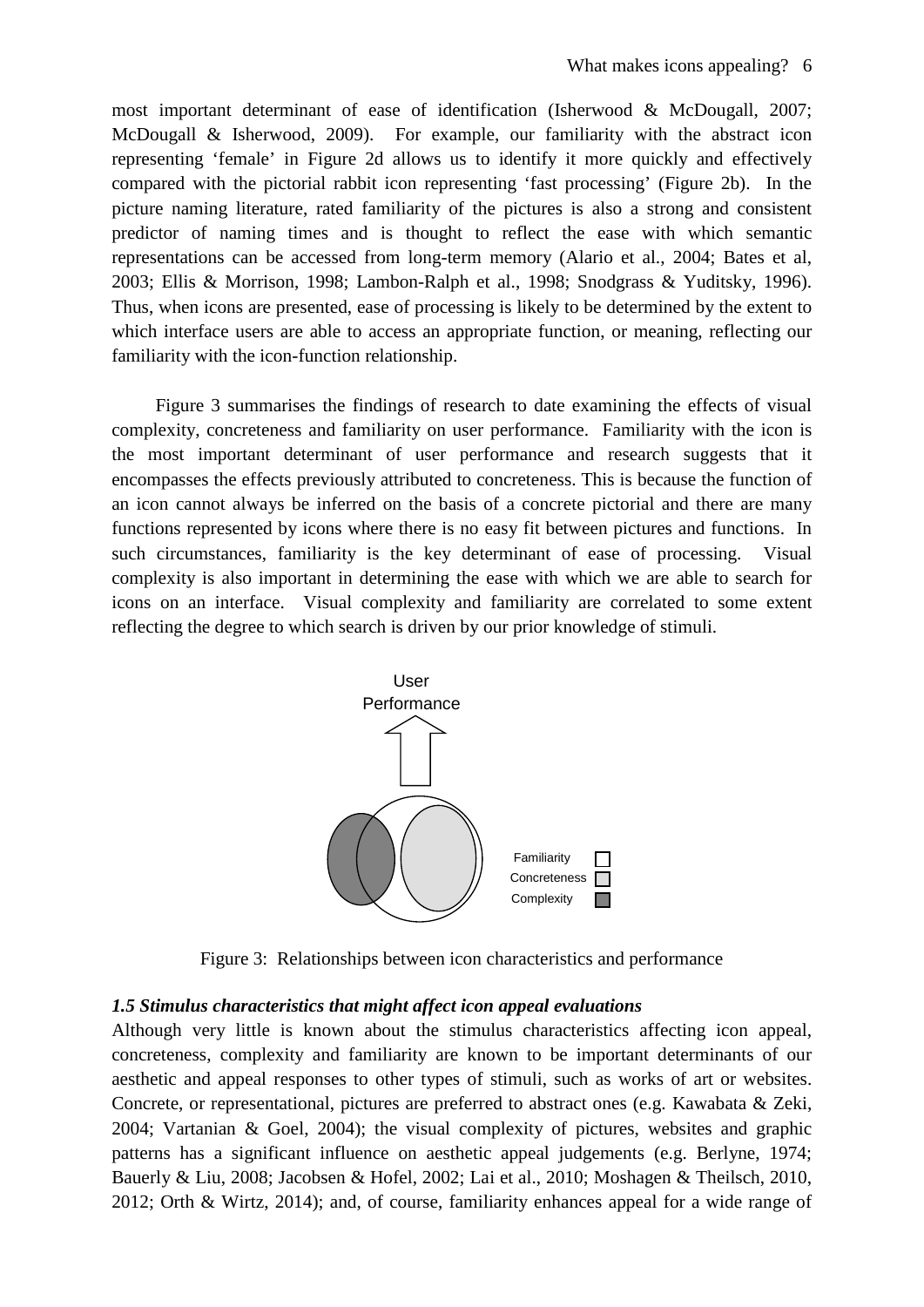stimuli although this depends to some extent on whether or not the items were liked initially (Bornstein, 1989; Fang et al., 2007; McCoy et al., 2009; Monahan et al., 2001; Zajonc, 1968, 2001).

### *2* **Experiment 1: Icon characteristics determining appeal**

The aim of this experiment was to examine the extent to which icon characteristics known to predict user performance would also predict evaluations of appeal. If appeal judgements derive from processing fluency heuristics then predictors of appeal should be similar to those observed for user performance in Figure 3. On this basis we would expect that (a) icon familiarity would be the strongest predictor of appeal (b) icon concreteness would be a less important predictor of appeal than familiarity (c) icon complexity would also predict appeal judgements and (d) there would be an overlap in the variance predicted by visual complexity and familiarity. This pattern of findings follows from our current understanding of icon characteristics determining user performance.

### *2.1 Method*

### *2.1.1 Participants*

Forty Swansea University undergraduate and postgraduate volunteers took part in this study. Six participants' data was excluded because they did not follow instructions to use the full range of the 1-5 rating scale and provided the same rating for over 80% of the icons. The mean age of the remaining participants was 23.4 years (SD=3.5 years; 28 females and 6 males).

#### *2.1.2 Materials*

A set of 239 icons and symbols used by McDougall, Curry & de Bruijn (1999) were used because subjective ratings had already been obtained for a number of characteristics including the perceived (i) visual complexity (ii) concreteness and (iii) familiarity of the icons. The original corpus of icons was chosen from a wide variety of sources to ensure that they were representative of the broad spectrum of applications in which icons and symbols are used. These included public information signs, symbols for use on electrical equipment, websites, computer interfaces, vehicle and aircraft controls and displays, and military symbols. Icons in the corpus were also selected to ensure a wide distribution across each of the icon characteristics under consideration (i.e. complex vs simple icons, concrete vs abstract icons, familiar vs unfamiliar icons). Ratings of each characteristic were obtained using 5-point Likert scales: for visual complexity 1=very simple, 5=very complex; for concreteness 1=definitely abstract, 5=definitely concrete; and for familiarity 1=very unfamiliar, 5=very familiar).

#### *2.1.3 Procedure*

In this experiment, participants were asked to rate the icons on a 1-5 scale in accordance with how much they liked them (1=really dislike, 5=really like). Unless their response was neutral (3=neither like nor dislike), participants were also asked to indicate what it was about the icon that made it either appealing or unappealing. As noted earlier,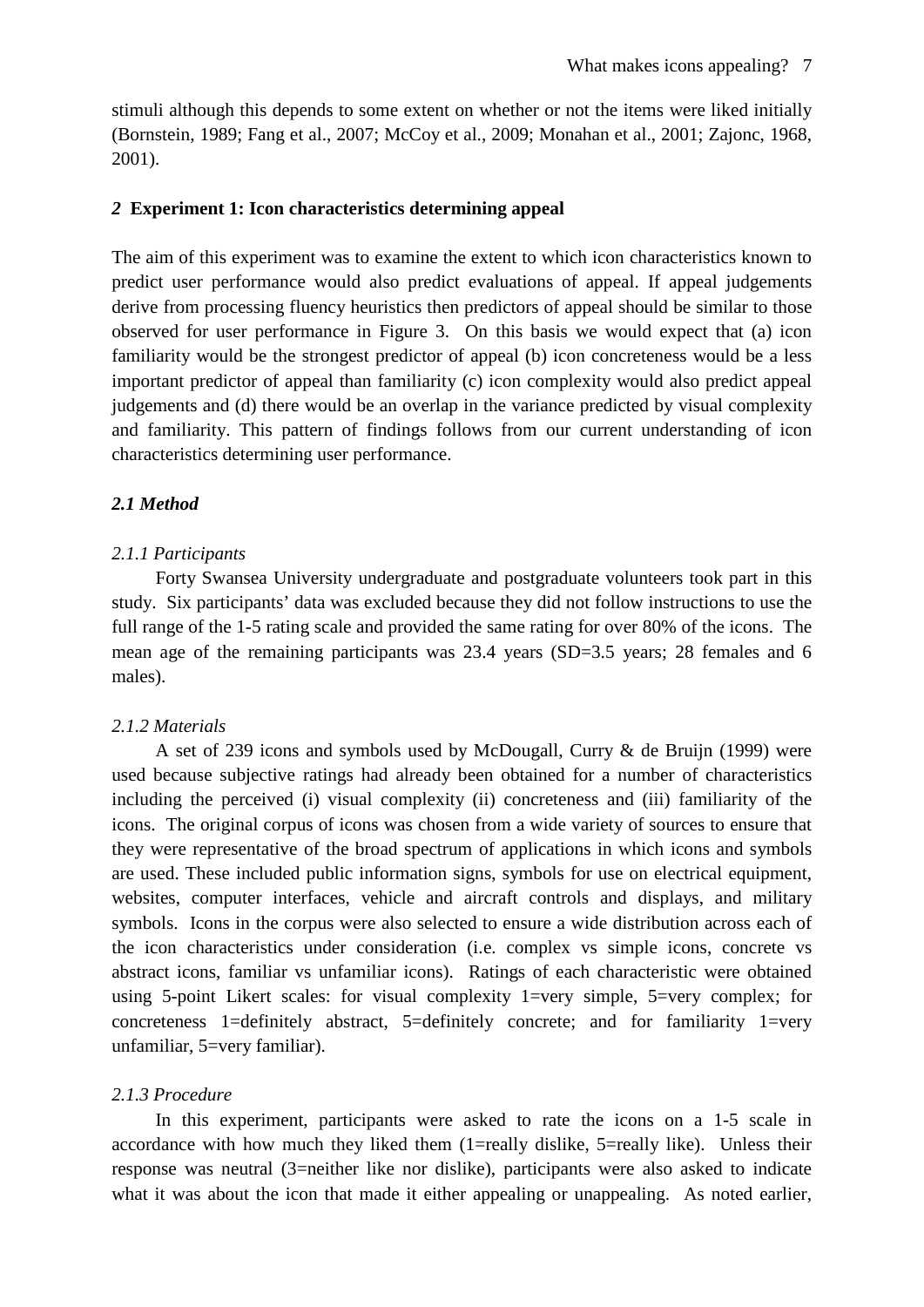participants were instructed to use the full range of ratings from 1-5. Because of the large number of icons involved, participants were divided into two equal groups and asked to rate half of the corpus. Two booklets were created, one for each half of the corpus, and the order in which participants were assigned booklets was counterbalanced. Icons were presented in 25-page booklets with icons presented in random order on each page and pages were assembled into booklets in accordance with a Latin square design to ensure that each participant was presented with the icons in a different order.

### *2.2 Results and Discussion*

The data was analyzed using by-items, rather than by-subjects, analyses because this type of analysis allowed us to examine icon ratings across the full corpus of icons and it was appeal for icons in the corpus which formed the focus of this study. Ratings of liking were distributed normally and the mean rating for all 239 icons was 3.01 (SD=0.47, Min=1.88, Max=4.53).

### *2.2.1 Correlations between icon characteristics and appeal*

The extent to which participants reported liking icons was correlated with ratings previously obtained of icon complexity, concreteness and familiarity. All correlations were significant: *r*(visual complexity)=-.29, *p*<.01; *r*(concreteness)=.32, *p*<.001; *r*(familiarity)=.46, *p*<.001.

### *2.2.2 Regression analyses*

| <b>Steps</b> | Variable          | % Variance |
|--------------|-------------------|------------|
|              | Concreteness      | $10.3**$   |
| 2            | Visual complexity | $7.6**$    |
| 3            | Familiarity       | $5.3**$    |
| 1            | Familiarity       | $21.0**$   |
| 2            | Concreteness      | 0.2        |
| 3            | Visual complexity | $2.0*$     |
|              | Visual complexity | $8.7**$    |
| 2            | Familiarity       | $14.5*$    |
| 3            | Concreteness      |            |

#### Table 1: Summary of Fixed-Order Stepwise Regression Analyses

\*\*p<.01; \*p<.05

In order to investigate the inter-relationships between these variables further, a series of regression analyses were carried out. The aim of these analyses was to examine the extent to which each characteristic had an independent, or unique, role in determining aesthetic appeal. A series of regression analyses with ratings of liking as the dependent variable, in which each characteristic was entered in turn as the final variable in the regressions (see Table 1). Those variables which remained significant predictors of appeal, even after the effects of other variables had been taken into account could be taken as having a unique role in determining appeal.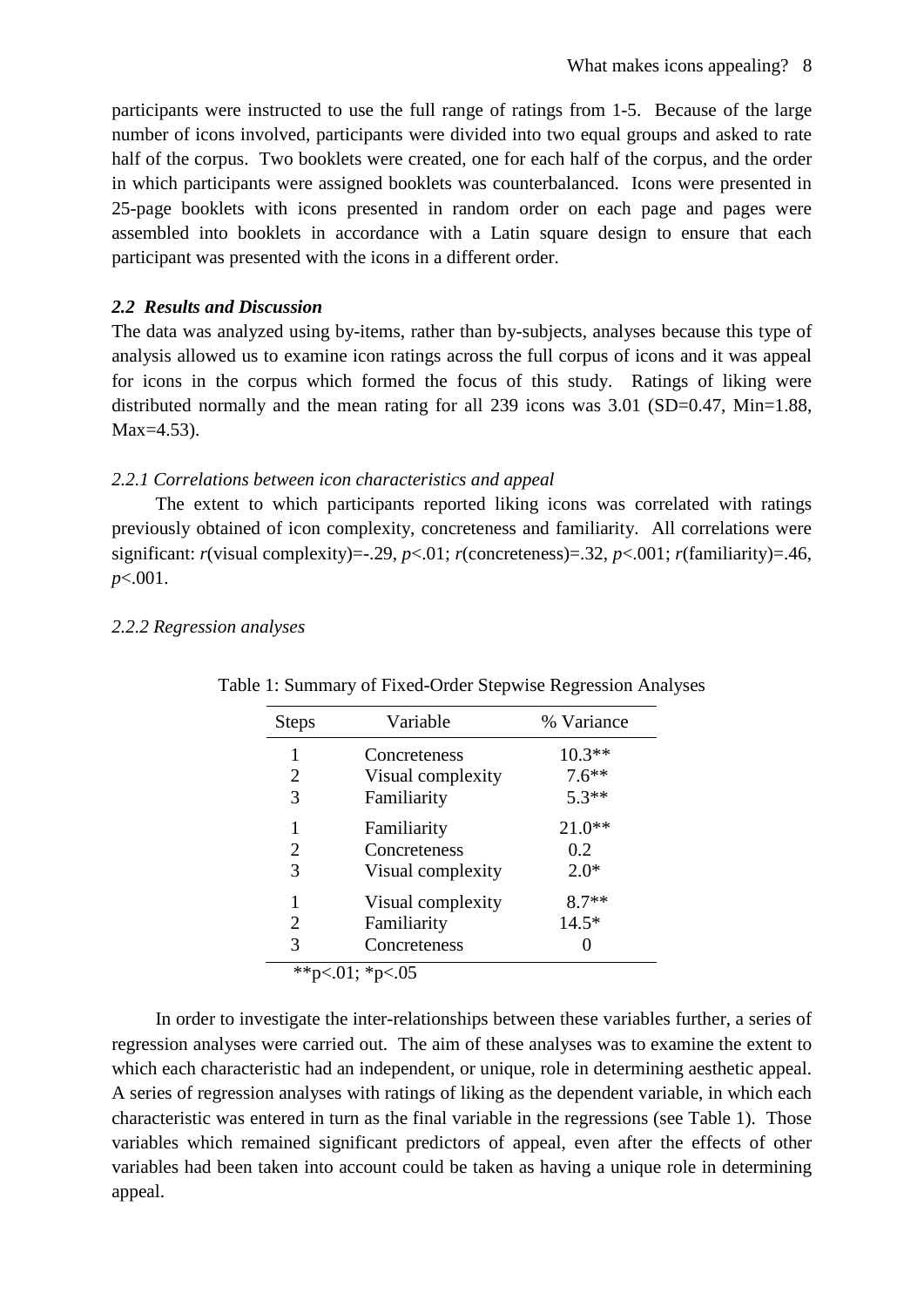In the first regression, when icon concreteness was entered first into the regression, it was a significant predictor of appeal. However, in the second analysis where familiarity was entered first into the regression, concreteness explained little of the variance in appeal once familiarity with the icon was taken into account. Visual complexity appeared to have a smaller, but statistically reliable role, in determining appeal which was independent, to some extent at least, of icon familiarity. Taken together these findings suggest that familiarity is of primary importance in determining appeal but that keeping icons simple (since complexity is inversely related to appeal) is also important. The nature of the overlapping interrelationships between icon characteristics in determining appeal is therefore very similar to that depicted in Figure 2 except that in this instance it is appeal, rather than performance, which is being predicted. This pattern of results was also reflected in the reasons participants gave for either liking or disliking icons.

Experiment 1 examined the characteristics that are associated with the appeal of icons. Given the remarkable correspondences between what is known about the stimulus characteristics that correlate with both performance and appeal, it was hypothesized that icon characteristics which affected user performance would have similar effects on appeal, i.e. that correlations between icon characteristics and appeal would be similar to those observed between icon characteristics and performance. This was indeed the case. First, icon familiarity accounted for the largest proportion of the variance in appeal. Second, icon concreteness was a less effective predictor of appeal than familiarity. Third, icon concreteness did not predict appeal once the effects of icon familiarity were accounted for. Fourth, visual complexity accounted for a significant amount of the variance although this overlapped to some degree with icon familiarity.

#### *3* **Experiment 2: Processing fluency effects in an icon search task**

If the processing fluency hypothesis is correct, then icons that are likely to be easier to process (i.e., familiar and simple icons) should attract more positive evaluations. In Experiment 2 participants carried out a search task designed to be analogous to everyday search for icons on an interface. The effect of icon familiarity and visual complexity on search performance was examined by varying the familiarity and complexity of the icons presented in the task orthogonally to create 4 types of icon; familiar and simple, familiar and complex, unfamiliar and simple, unfamiliar and complex (see Figure 4). The appeal of all 4 types of icons was held constant (see Materials and Table 2 for details). This meant that any differences in appeal emerging during the study could be attributed to differences in performance arising during the search task, rather than merely being the result of prior appeal differences between experimental materials. In order to ensure that appeal judgements were not simply the result of initial impressions, icons were presented to participants over a series of 9 blocks of experimental trials and ratings of liking were obtained after the first and the ninth blocks of trials. In this way Experiment 2 was designed to provide a strong test of the processing fluency hypothesis, examining the possibility that icon appeal "is a function of the perceiver's processing dynamic: The more fluently the perceiver can process an object, the more positive [their] aesthetic response." (Reber et al., 2004, p. 366).

On the basis of previous research (McDougall et al., 2000; Scott, 2003) we expected that visual search for simple icons would be easier than for complex icons (i.e. a main effect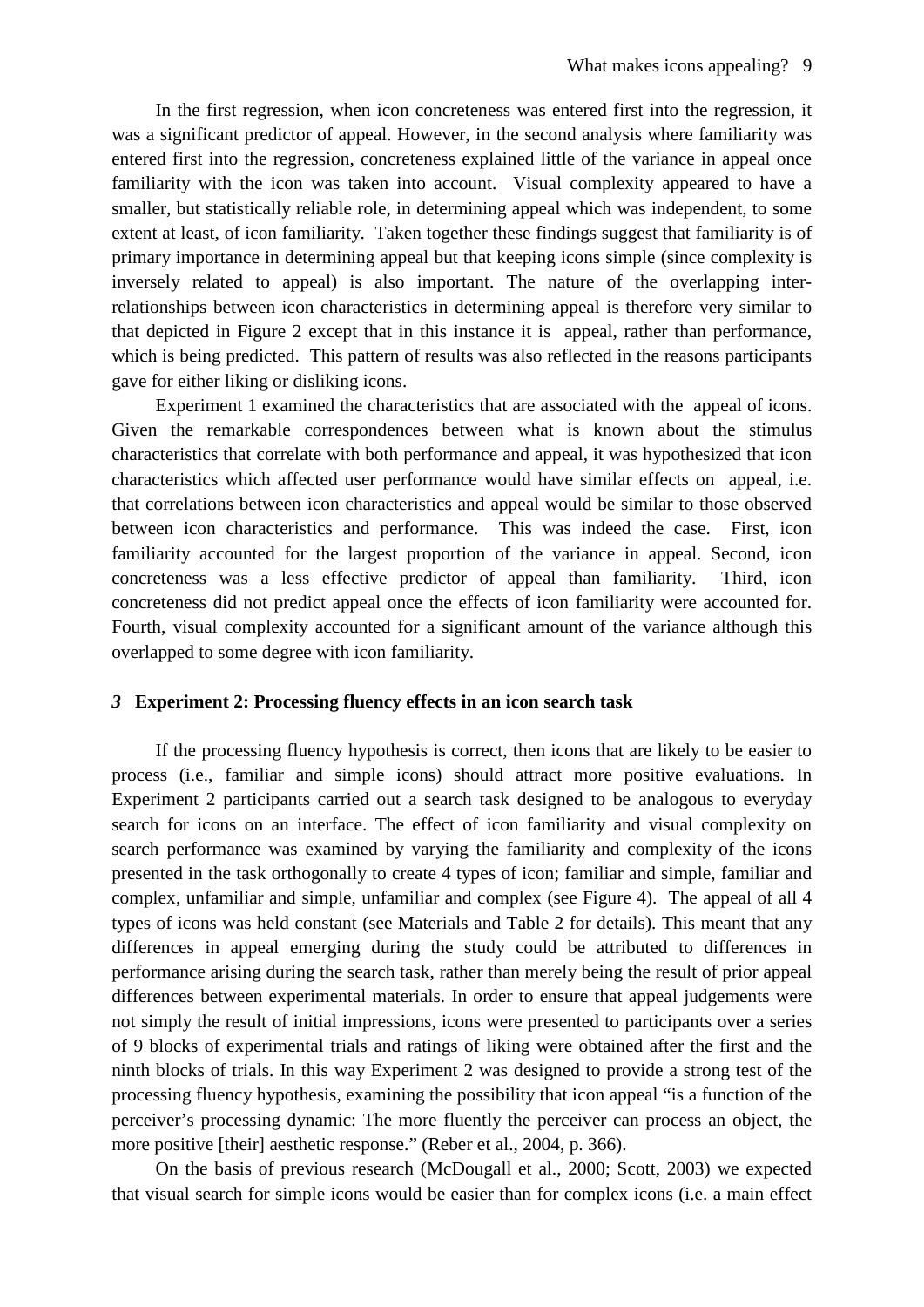of complexity). We also expected that familiar icons would be located in the array more easily than unfamiliar icons since search is partially driven by our prior knowledge of stimuli (i.e. a main effect of familiarity; Liu, 2005; Wang et al., 1994, Wolfe & Alvarez, 2011). Finally, as participants gained experience with the search task and the icon set, we expected that processing would become easier (i.e., a main effect of experience). It was expected this ease of processing would be reflected in measures of performance (search times) and appeal evaluations (subjective ratings of liking).

# *3.1 Method*

### *3.1.1 Participants*

Forty-two undergraduate and postgraduate students from Bournemouth University took part in this experiment. Twenty-one participants provided ratings of liking after completing 1 block of experimental trials. Their mean age was 20.83 years (12 females, 9 males). Twentyone participants provided ratings of liking after completing 9 blocks of experimental trials. Their mean age was 22.33 years (13 females, 8 males). Each participant received £12 or course credits for taking part in the study.



Figure 4: Types of icons presented in the search and identification tasks in Experiments 2-4. The visual complexity and familiarity of icons was varied orthogonally while appeal was held constant.

### *3.1.2 Materials*

Icons were selected from a corpus of 239 icons rated for familiarity, complexity and appeal (McDougall et al., 1999 and Experiment 1). As shown in Figure 4, the 40 icons presented in the search trials varied orthogonally in their rated familiarity and visual complexity. There were (a) 10 familiar and complex icons, (b) 10 familiar and simple icons, (c) 10 unfamiliar and complex, and (d) 10 unfamiliar and simple icons. Using ratings from the corpus, icons were selected which had previously been rated independently as either relatively visually complex or simple and either familiar or unfamiliar. Based on appeal ratings obtained in Experiment 1, the icons selected *did not differ* in their perceived appeal. A series of one-way analyses of variance followed by Newman-Keuls comparisons was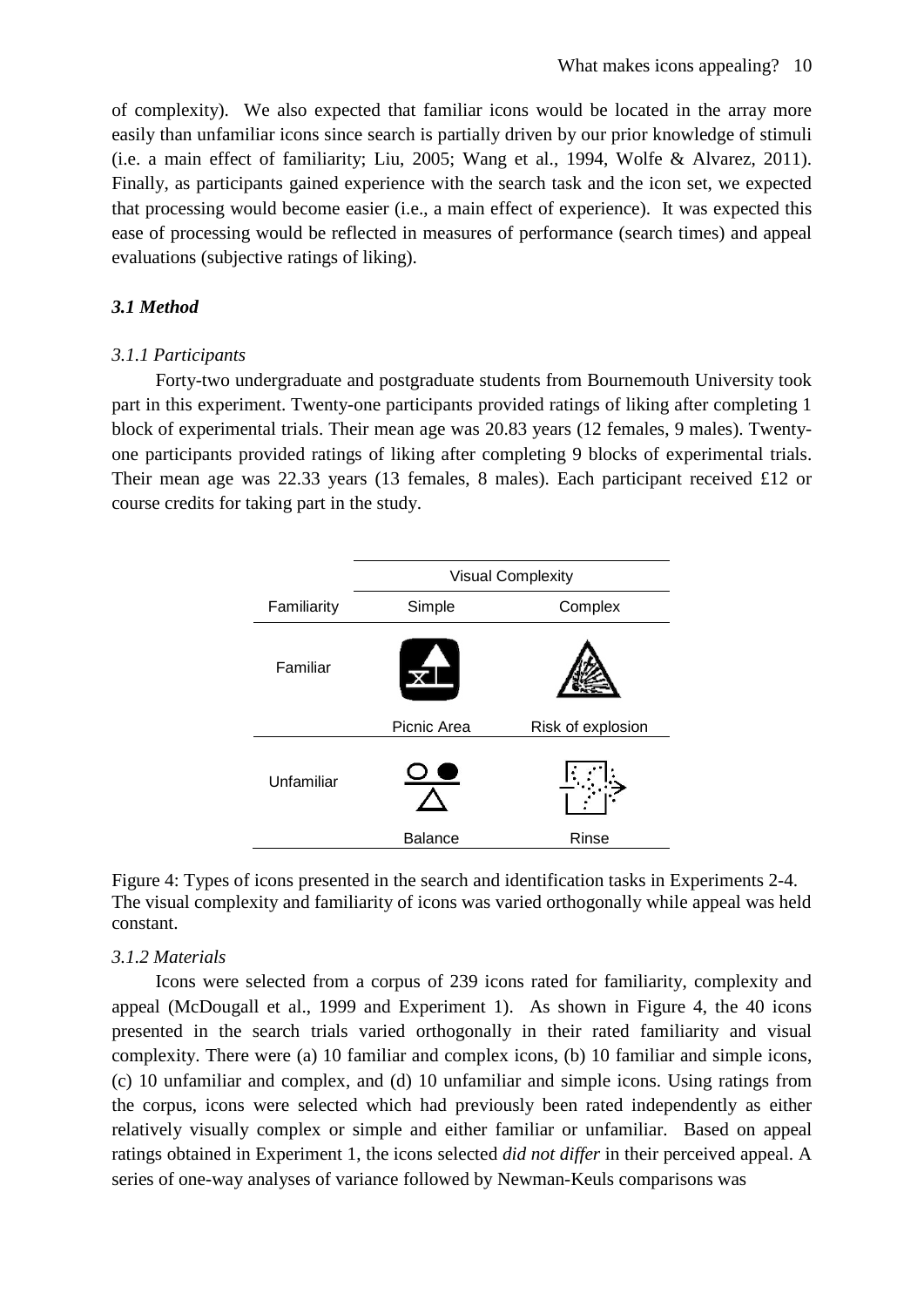Table 2: Mean ratings (and standard deviations) of visual complexity, familiarity, and appeal for each icon type and the results of one-way analyses and Newman-Keuls comparisons examining differences between stimulus types used in Experiments 2 and 3. All ratings were on a 1-5 scale, with 5 representing a high value of the characteristic concerned.

| Icon characteristics | Complex<br>Familiar<br>(CF) | Complex<br>Unfamiliar<br>(CUF) | Simple<br>Familiar<br>(SF) | Simple<br>Unfamiliar<br>(SUF) | F-value                  | Newman-Keuls<br>comparisons |
|----------------------|-----------------------------|--------------------------------|----------------------------|-------------------------------|--------------------------|-----------------------------|
| Visual complexity    | 3.44(0.38)                  | 3.47(0.34)                     | 2.00(0.35)                 | 2.02(0.21)                    | $F(3.36)=63.88, p<.001$  | $CF=CUF > SF=SUF$           |
| Familiarity          | 3.47(0.38)                  | 2.02(0.34)                     | 3.44(0.35)                 | 2.00(0.21)                    | $F(3,36)=131.68, p<.001$ | $CF = SF > CUF = SUF$       |
| Appeal               | 2.96(0.37)                  | 2.68(0.48)                     | 3.29(0.43)                 | 2.90(0.35)                    | $F(3,36)=2.69, p>0.05$   | $CF = CUF = SF = SUF$       |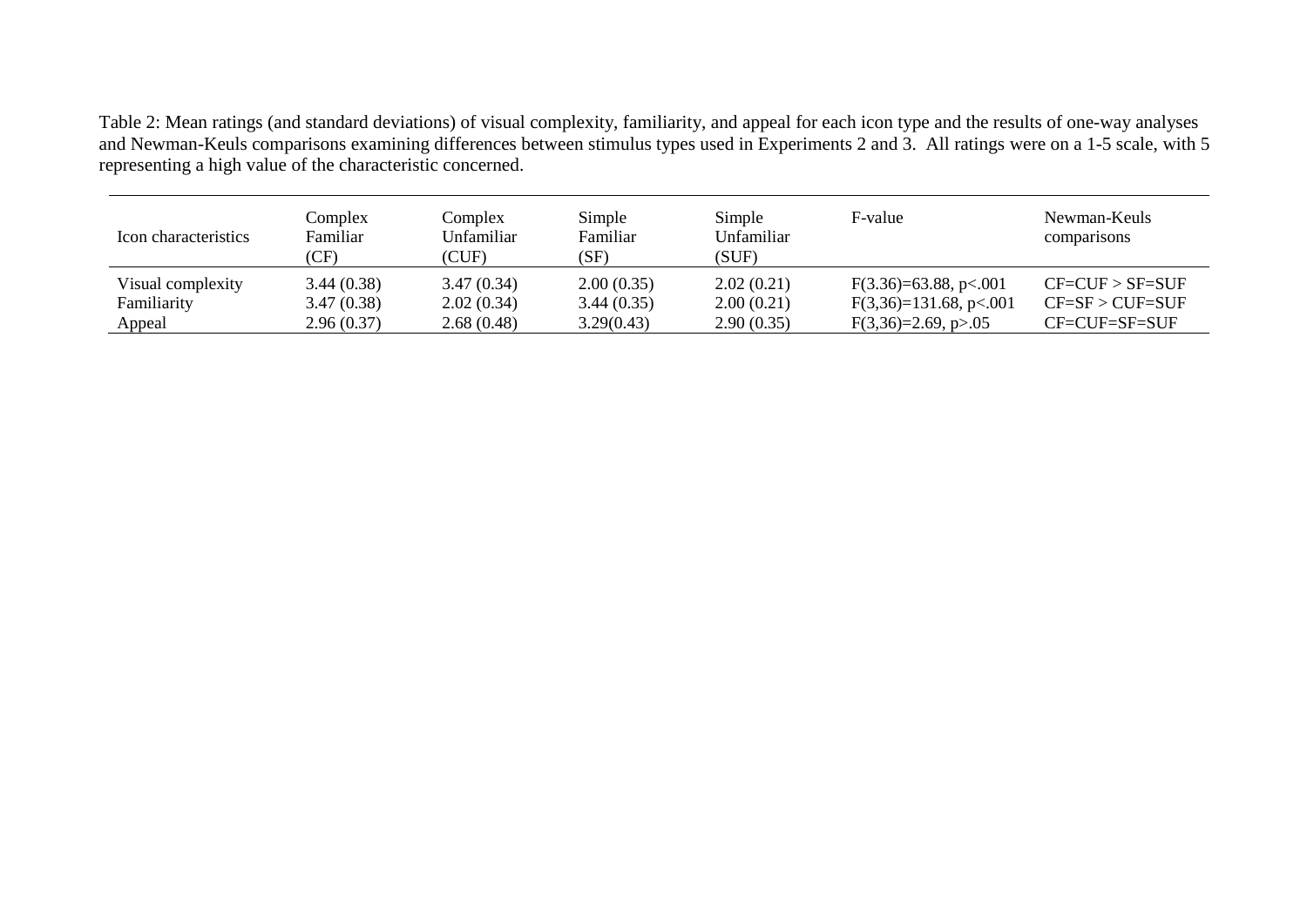conducted to ensure that icons differed in accordance with the requirements of each experimental condition (see Table 2):-

- (i) Ratings of complexity differed significantly; simple familiar and unfamiliar icons had significantly lower complexity ratings than complex familiar and unfamiliar icons
- (ii) Familiar simple and complex icons had higher familiarity ratings than unfamiliar simple and complex icons.
- (iii) Ratings of icon appeal did *not* differ significantly across experimental conditions.

# *3.1.3 Procedure*

*3.1.3.1 Search task.*Participants searched for a pre-determined target icon in an array of nine icons (see Figure 5). The procedure for each experimental trial was as follows:-

- (a) Participants were initially shown the target for 2 seconds.
- (b) An OK button appeared following target offset. Participants then pressed the OK button to display the array. This ensured participants started each trial with the mouse pointer at the same point on the display.
- (c) An array of 9 icons appeared after the OK button was depressed. Participants used the mouse to click as quickly as possible on the target icon. Once participants had clicked on an icon in the array, the array disappeared.
- (d) There was an inter-stimulus interval of 1s after icon array offset and then the next experimental trial began.

There were 9 blocks of trials, with 40 trials per block. In each block, 40 icons were targets, 10 icons of each icon type (shown in Figure 4). Icons in the set appeared equally often as targets and distractors. Performance was measured by the time participants took to search for an icon in an array (a task similar to searching for icons on an interface) and by search accuracy. Accuracy scores were therefore the number of each type of icon correctly matched with an icon in the array during search (i.e. a score out of 10 for each icon type).



Figure 5: The search task used in Experiment 2 (see *Procedure* for details)

*3.1.3.2 Appeal rating task.*Participants were asked to rate icons on a 1-5 scale (from really dislike to really like) *either* after completing 1 block of experimental trials *or* after completing 9 blocks of experimental trials. Icons were randomized prior to rating and presented in booklets to participants.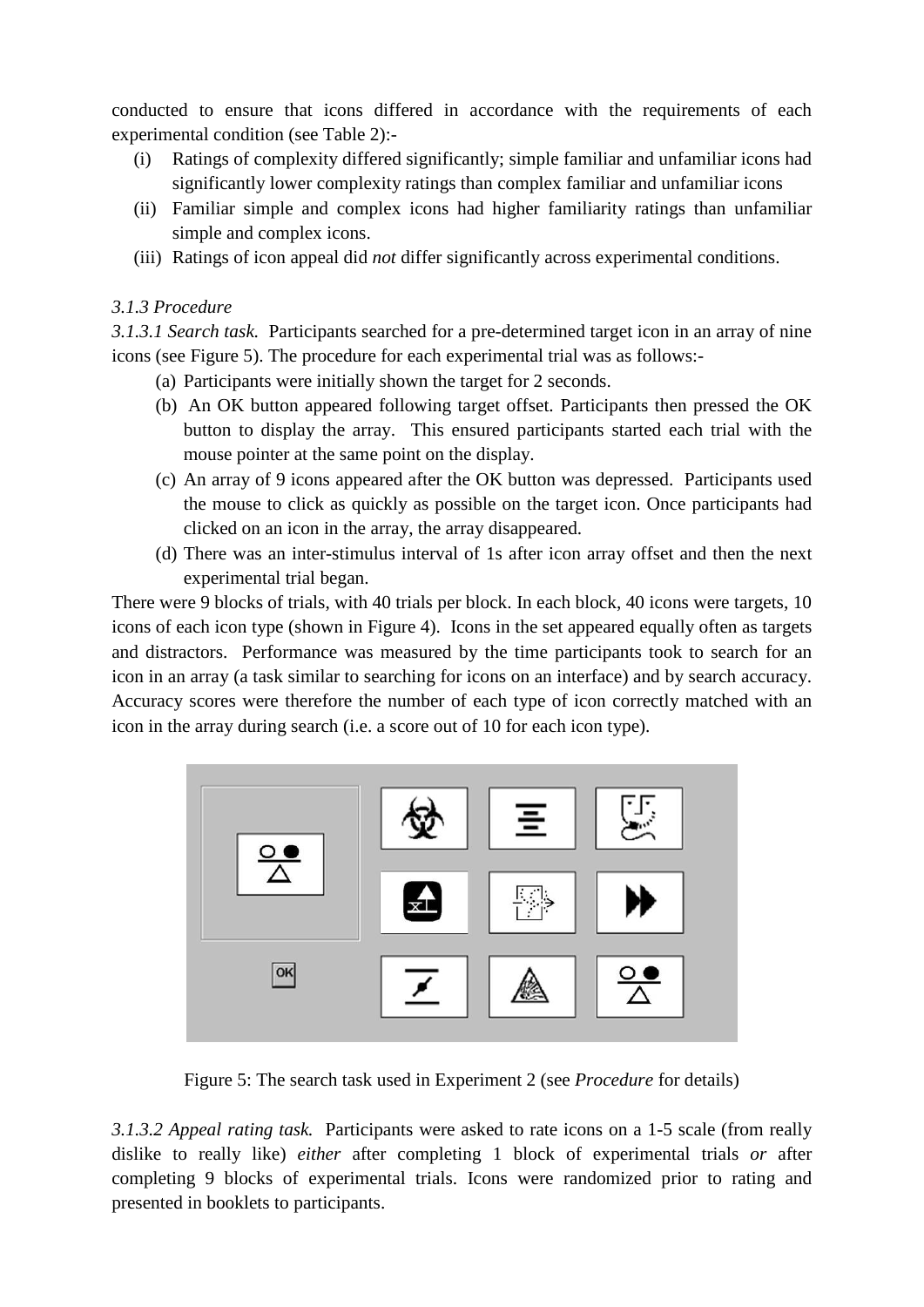# *3.1.4 Design*

Participants completed two tasks, a search task and a liking rating task. The search task employed a 2 (Visual Complexity: simple vs. complex) x 2 (Familiarity: familiar vs. unfamiliar) x 9 (Block: 1-9) mixed design. The Complexity by Familiarity manipulation yielded 4 icon types and there were 10 icons of each type. There were 40 trials in each the 9 blocks of trials. The dependent measure for the search task was the time taken to find the target icon in an array of icons.

The rating task employed a 2 (Visual Complexity: simple vs. complex) x 2 (Familiarity: familiar vs. unfamiliar) x 2 (Experience: block 1 vs. block 9) design where Visual Complexity and Familiarity were repeated measures but Experience was manipulated between-participants. The dependent measure for this task was participants' subjective ratings of liking using a 1-5 scale.

# *3.2 Results and Discussion*

### *3.2.1 Accuracy*

Participants' accuracy was very high throughout, M=94.33%, SD=4.86%. For this reason accuracy data has not been analysed further.

## *3.2.2 Response Times*

A repeated-measures analysis of variance (ANOVA) examined the effects of experience (block 1 vs. block 9), icon familiarity (familiar vs. unfamiliar) and icon complexity (simple vs. complex) on participants' response times. A summary of main effects and interactions on response times is shown in Table 3. Response times reduced as participants gained experience with icons in the search task,  $F(8,328) = 13.17$ ,  $p < .001$ ,  $n^2 = .243$ , M(block 1)=1239 ms,  $SD = 194$ ms; M(block9)=1101 ms,  $SD = 133$ ms. Response times were faster for familiar in comparison to unfamiliar icons,  $F(1,41) = 80.76$ ,  $p < .001$ ,  $\eta^2 = .663$ ;  $M(familiar) = 1112ms, SD = 129ms; M(unfamiliar) = 1174ms, SD = 136ms.$  Response times were faster for simple in comparison to complex icons,  $F(1.41) = 90.34$ ,  $p < .001$ ,  $n^2 = .696$ ;  $M(\text{simple}) = 1105$ ,  $SD = 135$ ms;  $M(\text{complex}) = 1181$ ms,  $SD = 132$ ms. There was a significant interaction between familiarity and complexity,  $F(1,41) = 10.69$ ,  $p = .002$ ,  $\eta^2 =$ .207. This interaction is shown in Figure 6a. Further analyses revealed that the difference in response times between familiar and unfamiliar icons was greater for simple icons than for complex icons,  $t(41) = 3.27$ ,  $p = .002$ . No other interactions were significant.

# *3.2.3 Ratings of appeal*

A repeated-measures ANOVA examined the effects of experience (block 1 vs. block 9), icon familiarity (familiar vs. unfamiliar) and icon visual complexity (simple vs. complex) on participants' ratings of liking. A summary of main effects and interactions on liking ratings is shown in Table 3. There was a significant main effect of experience,  $F(1,40) = 5.46$ , *p* =.025,  $\eta^2$  = .120. Participants who had gained more experience with the icons gave them higher ratings of liking, M(block 9)=3.06, than those with less experience of the icons, M(block 1)=2.81. Ratings were higher for familiar than for unfamiliar icons,  $F(1,40) = 17.55$ ,  $p < .001$ ,  $\eta^2 = .305$  and for simple as opposed to complex icons,  $F(1,40) = 8.87$ ,  $p < .001$ ,  $\eta^2$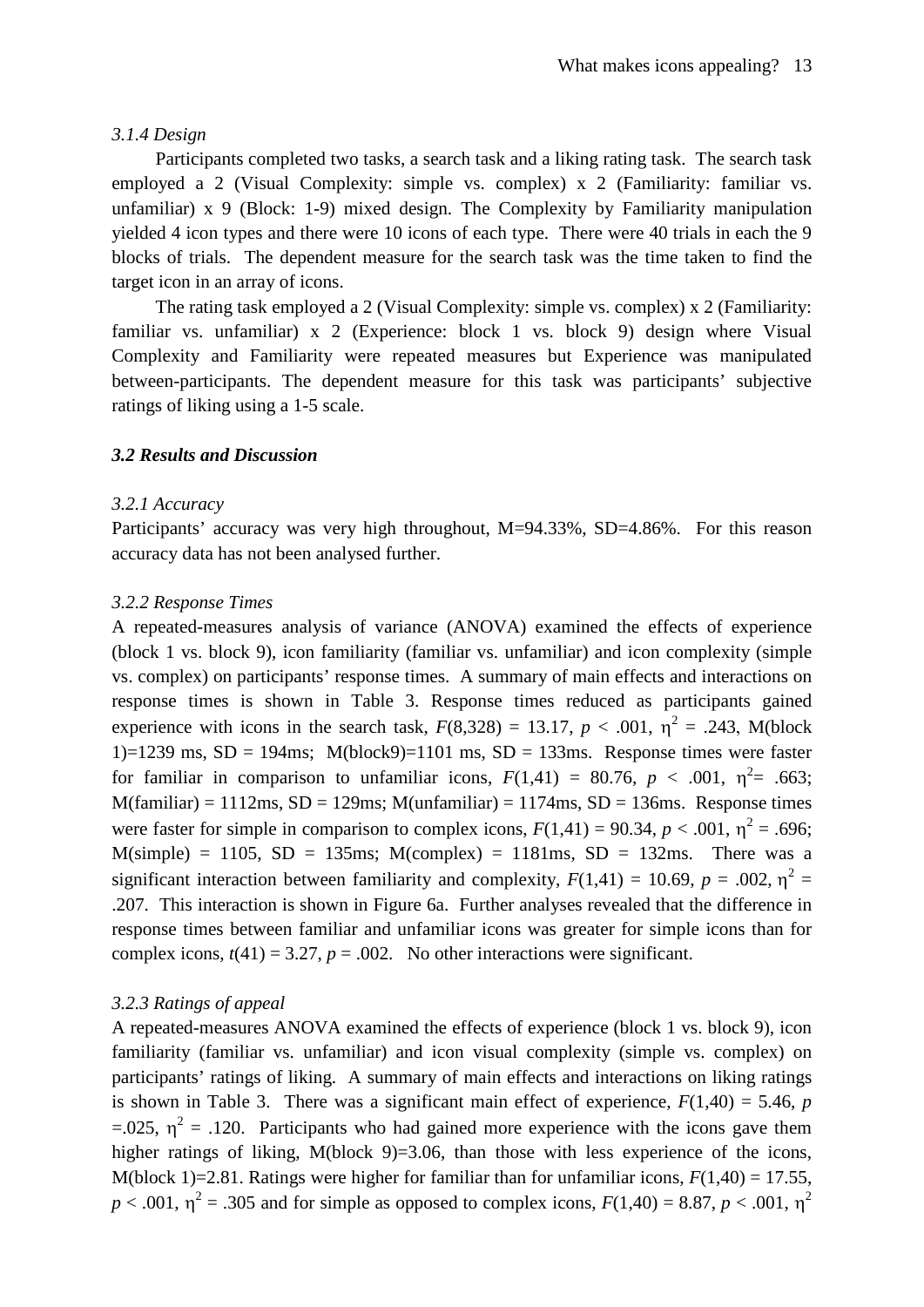= .180. Furthermore, there was a significant interaction between familiarity and complexity,  $F(1,40) = 4.77$ ,  $p = .035$ ,  $\eta^2 = .107$  (see Figure 6b). A paired t-test was carried out to examine the interaction further and showed that the difference in ratings between familiar and unfamiliar icons was greater for simple icons than for complex icons,  $t(41) = 2.17$ ,  $p = .035$ . No other interactions were significant.



Figure 6: Experiment 2. Interactions between icon familiarity and complexity. Means and standard errors for (a) response times and (b) ratings of liking in the search task

In this experiment icons which were processed more efficiently were expected to produce an implicit experience of fluency which would be attributed to greater liking leading to more positive evaluations of appeal for these icons. The findings for ratings of liking reflect those found for response times; simple and familiar icons attracted higher ratings of liking. When combined, these properties appeared to have particular benefits, with familiar simple icons resulting in the lowest response times and attracting the highest ratings of liking. Ratings of liking also differed based on experience; when ratings of liking were obtained earlier in learning trials at block 1 ratings were lower than at block 9 reflecting the reduction in response time over blocks of trials.

The results of Experiment 2 showed that ratings of liking mirrored the pattern of response times (see Figure 6 and Table 3). Although, the significant main effects of familiarity or visual complexity of icons in the appeal ratings *could* be attributed to the effects those characteristics are already known to have on appeal judgements (e.g. Experiment 1; Bauerly & Liu, 2008; Moshagen & Theilsch, 2010; Monahan et al., 2001; Zajonc, 2001), the interaction between icon familiarity and visual complexity can only be attributed to the relative ease or difficulty of processing emerging *during* the visual search task. These results suggest a dynamic relationship between performance and appeal that is mediated by processing fluency.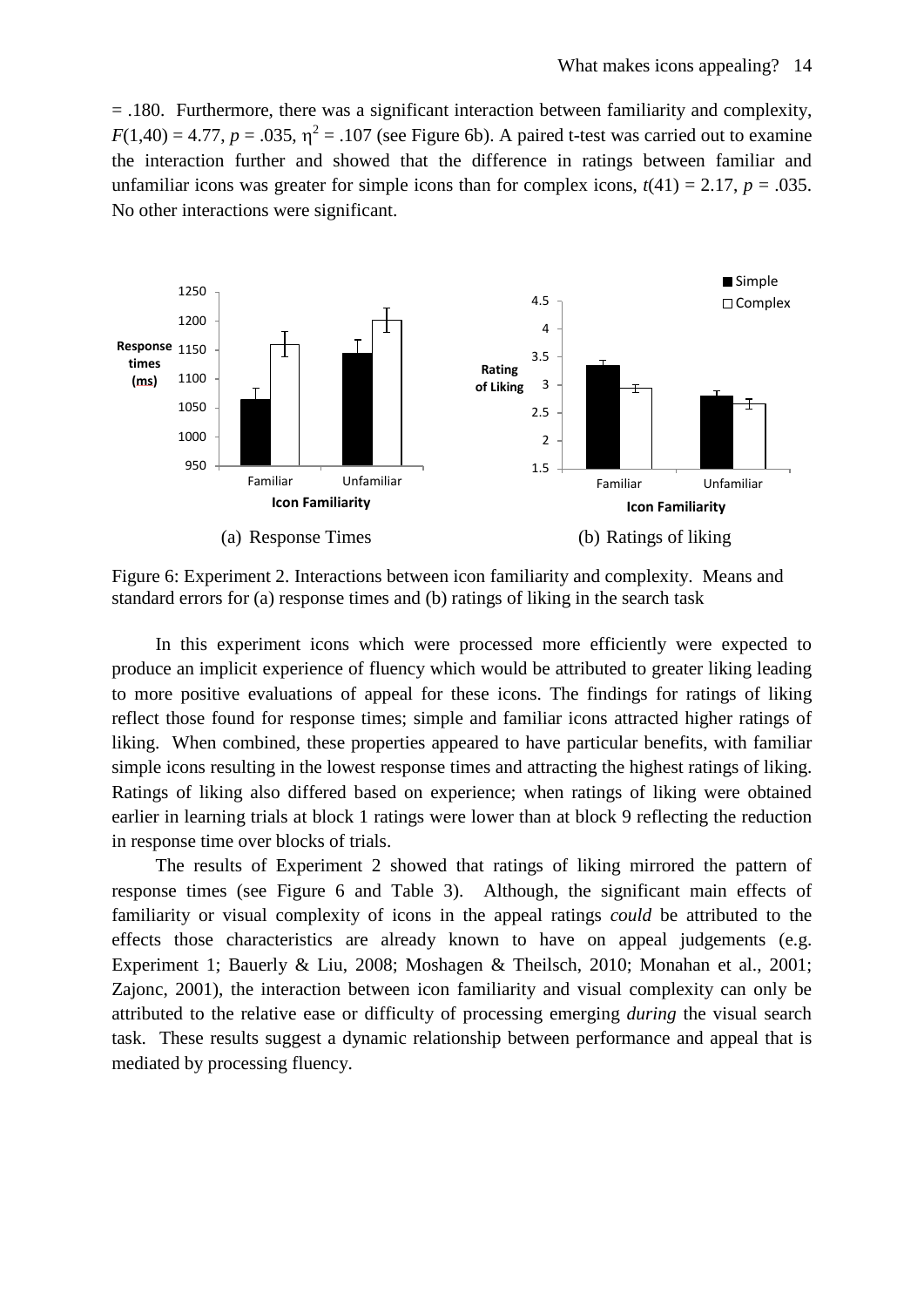Table 3: Summary of experimental findings. Shaded cells indicate *predicted* main effects and interactions in performance measures (RT and accuracy) and appeal ratings. Predicted effects and interactions were different between Experiment 2 (search task) and Experiments 3 & 4 (search-andidentification task). Ticks and crosses denote the effects *observed*: ticks  $(\checkmark)$  denote significant effects; crosses ( $\times$ ) denote non-significant effects; dashes (-) indicate insufficient data to conduct analyses.

| <b>Experimental effects</b>                        | RT           | Accuracy     | Appeal       |  |
|----------------------------------------------------|--------------|--------------|--------------|--|
| <b>Experiment 2</b>                                |              |              |              |  |
| Icon characteristics                               |              |              |              |  |
| Visual complexity: simple vs complex icons         | ✓            |              |              |  |
| Familiarity: familiar vs unfamiliar icons          | $\checkmark$ |              | $\checkmark$ |  |
| Familiarity x Visual complexity                    |              |              |              |  |
| Experience (learning during blocks of experimental |              |              |              |  |
| <i>trials</i> )                                    |              |              |              |  |
| Experience (block 1 vs block 9)                    | $\checkmark$ |              | $\checkmark$ |  |
| Experience x Visual complexity                     | x            |              | ×            |  |
| <b>Experience x Familiarity</b>                    | ×            |              | x            |  |
| Experience x Visual complexity x Familiarity       | ×            |              | x            |  |
| <b>Experiment 3</b>                                |              |              |              |  |
| <i>Icon characteristics</i>                        |              |              |              |  |
| Visual complexity: simple vs complex icons         | ✓            | x            | ✓            |  |
| Familiarity: familiar vs unfamiliar icons          | $\checkmark$ | $\checkmark$ | $\checkmark$ |  |
| Familiarity x Visual complexity                    | ✓            | ✓            | ✓            |  |
| Experience (learning during blocks of experimental |              |              |              |  |
| <i>trials</i> )                                    |              |              |              |  |
| Experience (block 1 vs block 9)                    | ✓            | ✓            | ×            |  |
| Experience x Visual complexity                     | ×            | x            | ×            |  |
| <b>Experience x Familiarity</b>                    | $\checkmark$ | ✓            | $\mathsf{x}$ |  |
| Experience x Visual complexity x Familiarity       | ✓            | x            | x            |  |
| <b>Experiment 4</b>                                |              |              |              |  |
| Icon characteristics                               |              |              |              |  |
| Visual complexity: simple vs complex icons         | ✓            | x            | ✓            |  |
| Familiarity: familiar vs unfamiliar icons          | $\checkmark$ | $\checkmark$ | $\checkmark$ |  |
| Familiarity x Visual complexity                    | ✓            | ✓            | ✓            |  |
| Experience (learning during blocks of experimental |              |              |              |  |
| <i>trials</i> )                                    |              |              |              |  |
| Experience (block 1 vs block 9)                    | ✓            | ✓            | x            |  |
| Experience x Visual complexity                     | x            | x            | ×            |  |
| <b>Experience x Familiarity</b>                    | ✓            | ✓            | ✓            |  |
| Experience x Visual complexity x Familiarity       | ✓            | ×            | ✓            |  |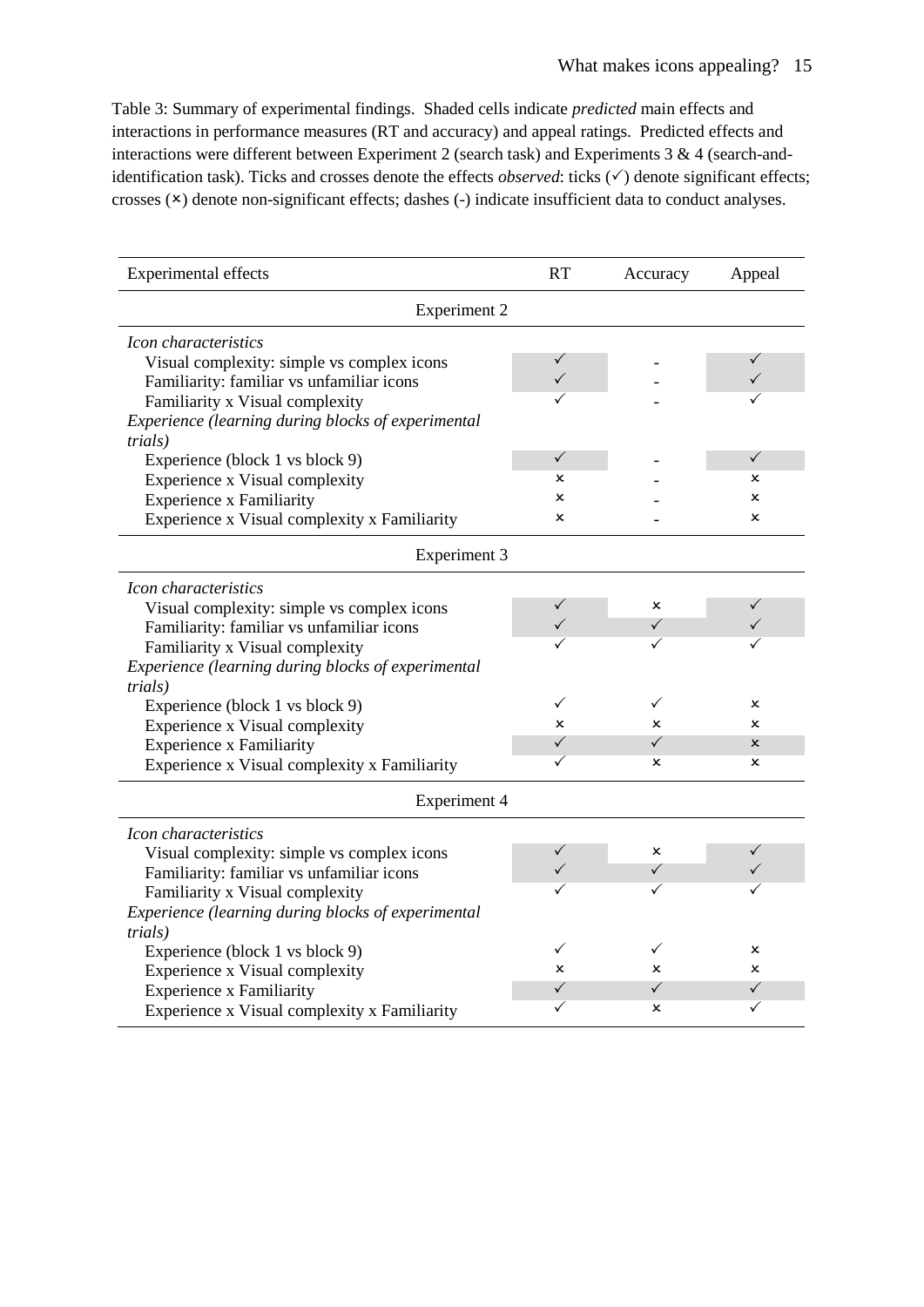# *4* **Experiment 3: Processing fluency effects in an icon identification task**

In Experiment 2 the pattern of liking ratings closely mirrored the pattern of performance, and specifically response times. It was suggested that the similarity between the pattern of liking and the pattern of performance may be mediated by processing fluency rather than icon characteristics alone. An even stronger test of the processing fluency hypothesis as a dynamic mediator of liking ratings would be to change the task (so changing ease of processing) while keeping the icons used the same. This is exactly what was done in Experiment 3. Participants were asked to carry out an icon identification task but the icon set was the same as used in the search task in Experiment 2. Participants were shown the function of the icon and then asked to identify the matching icon. This meant that participants had to search for a semantic rather than a visual match in the array. Critically, patterns of performance in the identification task are different from the search task employed in Experiment 2 (McDougall et al., 2000). Specifically, in this kind of task the expected pattern of results is as follows (see also Table 3):-

- (i) When icons are unfamiliar, the icon-function associations need to be learned, so in early learning trials unfamiliar icons will be identified less accurately than in later trials. When unfamiliar icon-function associations have been learned (by Block 9) there should be no differences in accuracy between icon types (i.e. for accuracy scores there should be an interaction between icon familiarity and experience over blocks of trials).
- (ii) Familiar icons will also be identified faster in comparison to unfamiliar icons. This will be particularly apparent in earlier trials although the difference in response times between familiar and unfamiliar icons should diminish as icon-function associations are learned in later trials (i.e. there should be an interaction between icon familiarity and experience in response times).
- (iii) Visual complexity may also have an effect on identification *times* since prior knowledge of shapes and objects is known to affect search times (i.e. a main effect of visual complexity on response times).
- (iv) Visual complexity has no effect on identification *accuracy* because it is likely to be less important compared to our familiarity with icons and the icon-function associations.

If appeal evaluations are determined by ease of processing in the identification task, despite the icons used in Experiment 3 being identical to those used in Experiment 2, this would provide the strongest evidence so far for processing fluency as a dynamic mediator of appeal. It would show not only evaluations of icon appeal mirror performance (as we showed in Experiment 2), but also that the pattern of liking ratings for the *same* icons *changes* when performance changes as a result of using a different task which yields a different pattern of performance (see Table 3 for the predicted pattern of findings, which are shaded in grey). If, on the other hand, appeal is determined primarily by the nature of the stimuli, rather than processing fluency per se, then we would not expect to see any change in appeal evaluations from those observed in Experiment 2.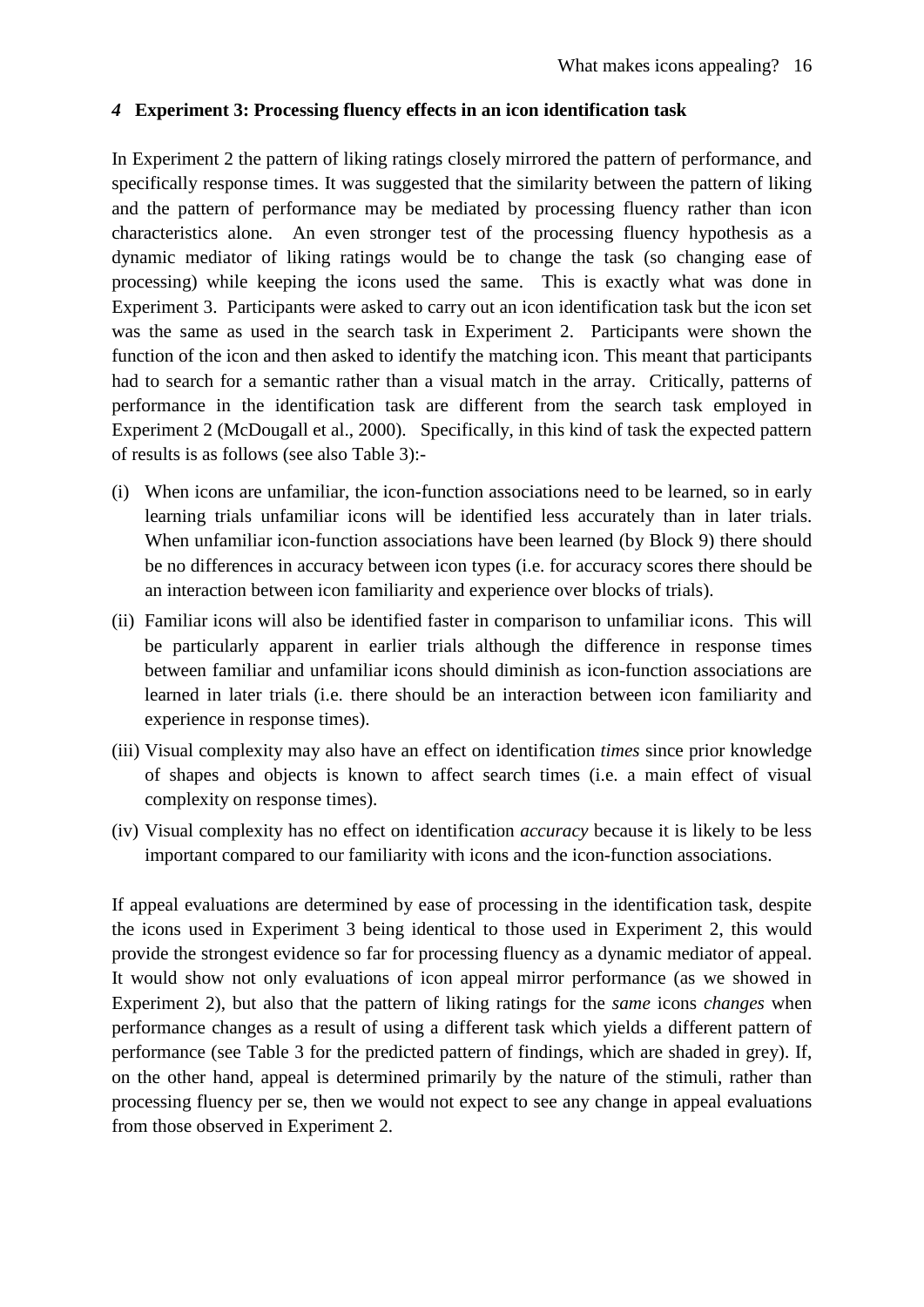# *4.1 Method*

# *4.1.1 Participants*

Thirty-eight undergraduate and postgraduate students from Bournemouth University took part in this experiment. Twenty-one participants provided ratings of liking after completing 1 block of experimental trials. Their mean age was 21.44 years, SD=1.39 (11 females, 10 males). Seventeen participants provided ratings of liking after completing 9 blocks of experimental trials. Their mean age was 22.85 years, SD=6.65 (9 females, 7 males). Each participant received course credits or £8 for taking part in the study.

# *4.1.2 Materials*

The materials were identical to those employed in Experiment 2. Familiarity and visual complexity were varied orthogonally while the appeal of the icons prior to the study was held constant (see Table 2).

# *4.1.3 Procedure*

*4.1.3.1 Identification task.* In Experiment 3, participants were shown the written function of the icons and asked to identify the matching icon in the 9-icon array. Corrective feedback was given following errors, to facilitate learning of the correct icon-function associations. The procedure for each experimental trial was as follows:

- (a) Participants were shown the icon function for 2 seconds (e.g., the word "biohazard").
- (b) An OK button appeared after the function offset. Participants then pressed the OK button to display the array.
- (c) Participants used the mouse to select the icon which they thought matched the function. If the correct icon was chosen, the array disappeared and the next experimental trial began. When an error was made, participants were shown the array twice more, if required, so that they could make another attempt to match the function to its icon. If, on their third attempt, participants were still unable to choose the correct icon match, the array disappeared leaving the correct icon. This provided participants with feedback so that they could gradually learn the icon-function associations.

As in Experiment 2 there were 9 blocks of trials with 40 trials per block. The function name for each of the 40 icons was presented once in each block of trials. Accuracy was measured as the number of icons correctly identified at the first attempt in each trial. For each block of 40 trials, a maximum accuracy score of 10 could be obtained for each of the 4 types of icons presented.

*4.1.3.2 Liking rating task.* Participants were asked to rate icons on a 1-5 scale after completing either 1 or 9 blocks of experimental trials in exactly the same manner as Experiment 2.

# *4.1.4 Design*

The experimental design was identical to Experiment 2, except that participants were asked to identify icons in an array given the function of the icon, rather than being shown the target icon itself.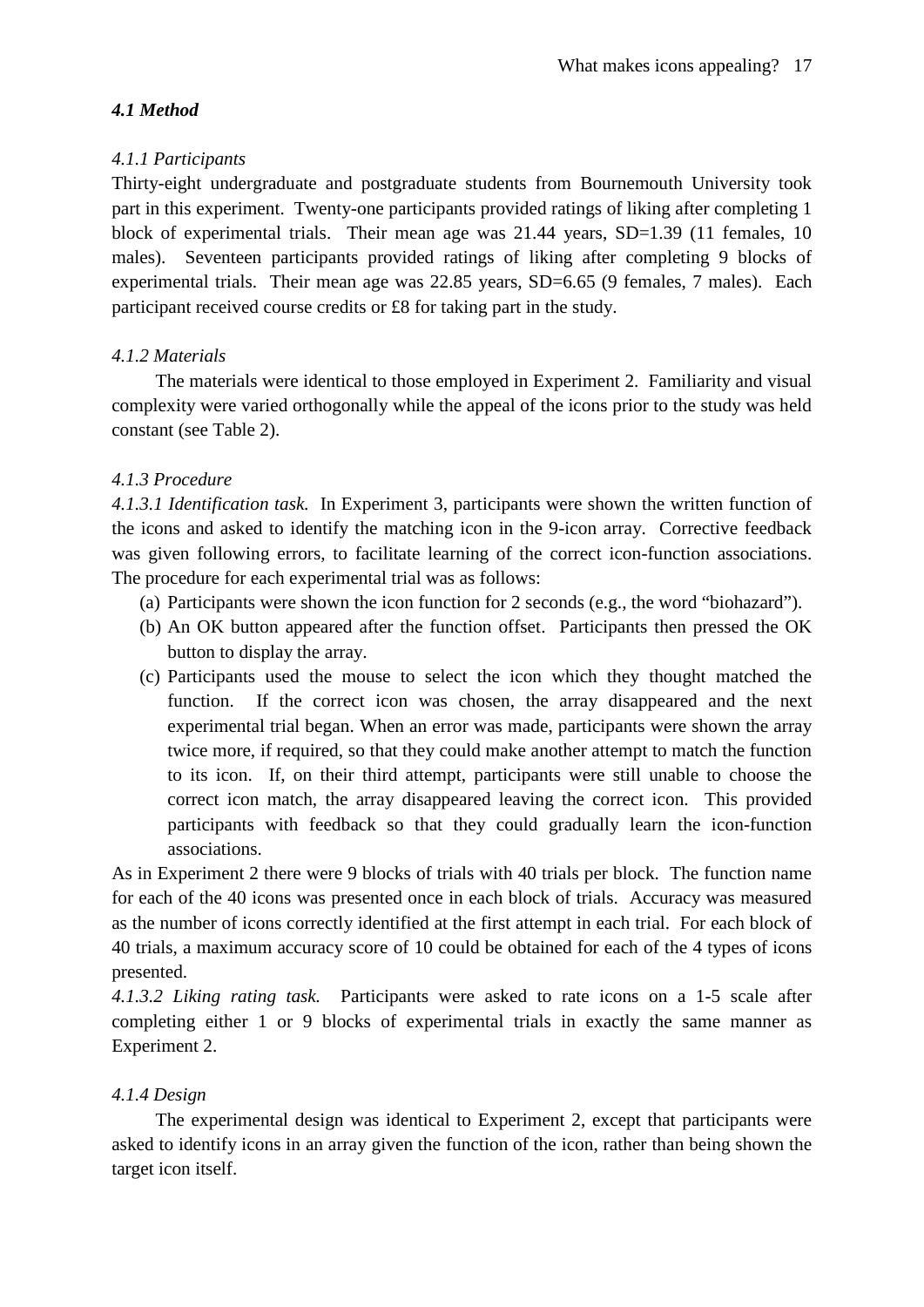### *4.2 Results and Discussion*

#### *4.2.1 Accuracy and Response Times*

Two repeated-measures ANOVAs examined the effects of (blocks of trials 1-9), icon familiarity (familiar vs. unfamiliar) and icon visual complexity (simple vs. complex) on participants' accuracy and response times. A summary of main effects and interactions on icon identification accuracy, response times, and liking ratings for Experimetn 3 is shown in Table 3 and Figure 7.

*4.2.2.1 Accuracy.* Accuracy increased as participants gained experience with icons in the identification task,  $F(8.288) = 101.93$ ,  $p < .001$ , partial  $n^2 = .739$ , *M* (Block1) = 7.48, SD = 0.70; *M* (Block 9) = 9.63, SD = 0.26. Responses were more accurate for familiar icons, *M*=9.54, SD = 0.30, than for unfamiliar icons, *M*=8.92, SD = 0.47, *F*(1,36) = 74.18, *p* < .001, partial  $\eta^2$  = .673. The effects of familiarity reduced over time and this was apparent in a significant interaction between experience and familiarity,  $F(8, 288) = 49.68$ ,  $p < .001$ , partial  $n^2$  = .580. Paired-samples t-tests were carried out to examine differences between familiar and unfamiliar icons in Block 1 and Block 9. The criterion p-value was adjusted to .025 using the Bonferroni correction to adjust for family-wise error rate. These comparisons revealed a significant difference in accuracy between familiar and unfamiliar icons at Block 1,  $t(36) = 13.21$ ,  $p < .001$  but not at Block 9,  $t(36) = -.61$ ,  $p = .544$ .

Visual complexity, in contrast, did not affect accuracy,  $F(1,36) = 1.39$ ,  $p = .246$ , partial  $\eta^2 = .037$ , *M*(simple) = 9.20, SD = 0.34; *M*(complex) = 9.25, SD = 0.36, and, overall, its effects did not change as a result of experience,  $F(8, 288) = 1.79$ ,  $p = .078$ , partial  $\eta^2 = .047$ . As in Experiment 2, there was a significant interaction between the effects of familiarity and complexity,  $F(1,36) = 6.96$ ,  $p = .012$ , partial  $\eta^2 = .162$ . Although the interaction between these effects appeared to reduce somewhat as participants gained experience with the task the 3-way interaction between experience, icon familiarity and icon complexity was not significant,  $F(8.288) = 1.97$ ,  $p = .05$ , partial  $n^2 = .052$ . However, for the purpose of comparison with Experiment 2, the effects of familiarity and complexity on response times initially (at Block 1) and at the end of the identification task (at Block 9) are illustrated in Figure 5(a) and (b). T-tests were carried out to examine differences between simple and complex familiar and unfamiliar icons in Block 1 and Block 9. The criterion p-value was adjusted to .0125 using the Bonferroni correction to adjust for family-wise error rate. These comparisons revealed a significant difference in accuracy for simple and complex unfamiliar icons at Block 1,  $t(36) = 2.61$ ,  $p = .006$ , but no other differences between simple and complex icons were apparent.

*4.2.2.2 Response Times.*Response times reduced over blocks of trials as participants gained experience with the identification task,  $F(8,288) = 100.87$ ,  $p < .001$ , partial  $\eta^2 = .737$ ,  $M(\text{Block } 1) = 2708 \text{ms}, SD=677 \text{ms}, M(\text{Block } 9) = 1403 \text{ms}, SD = 292 \text{ms}.$  Familiarity also affected response times,  $F(1,36) = 141.40$ ,  $p < .001$ , partial  $\eta^2 = .797$ ; *M*(familiar) = 1429ms,  $SD = 291$ ms;  $M$ (unfamiliar) = 1894ms,  $SD = 381$ ms. The effects of familiarity reduced with experience,  $F(8, 288) = 24.44$ ,  $p < .001$ , partial  $\eta^2 = .404$ . T-test comparisons using the Bonferroni correction revealed that while response time differences between familiar and unfamiliar icons reduced with experience, they remained significant throughout (Block 1:  $t(36) = -7.68$ ,  $p < .001$ ; Block 9:  $t(36) = -5.45$ ,  $p < .001$ ).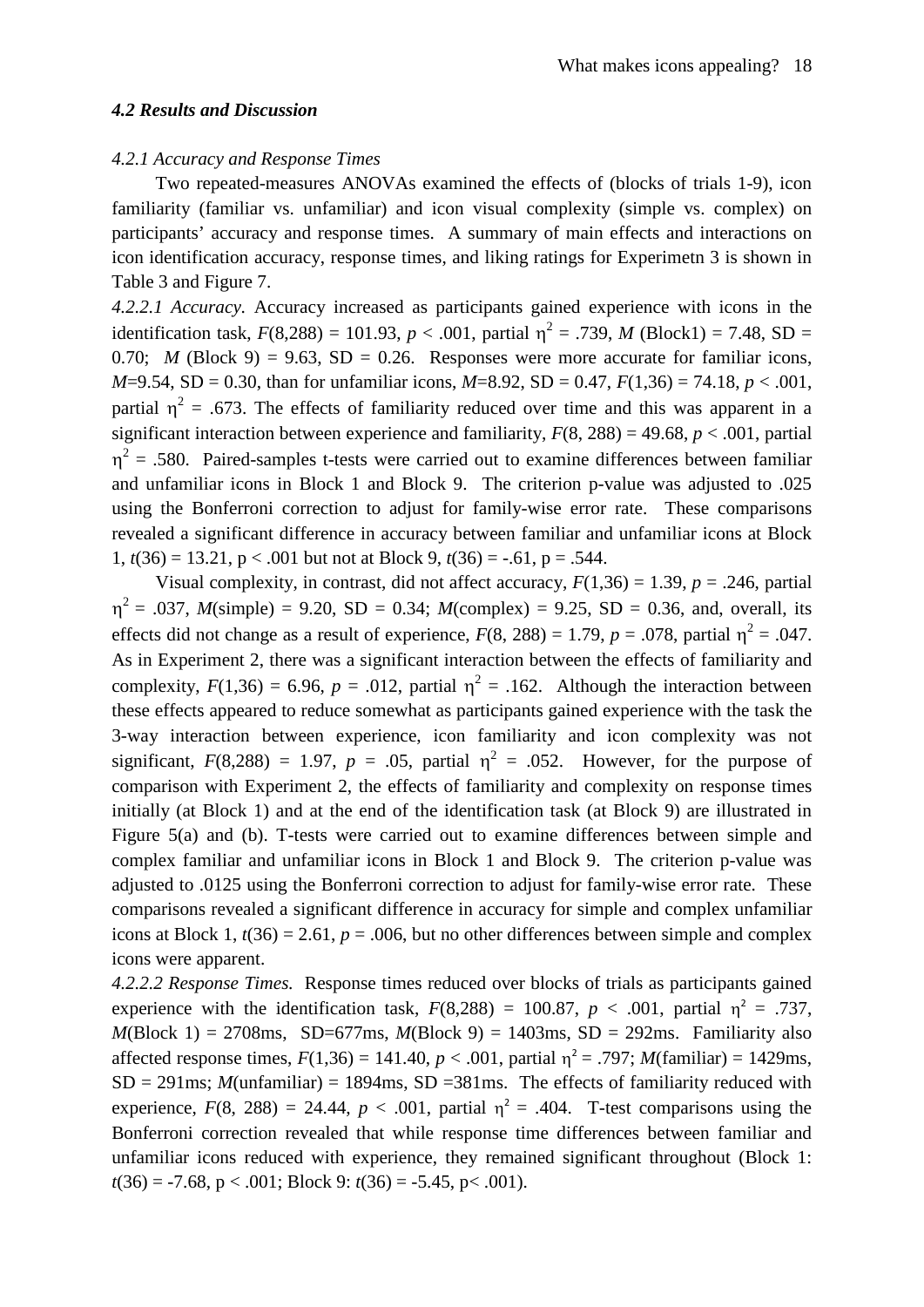Figure 7: Experiment 3. Interactions between icon familiarity and complexity. Means and standard errors for accuracy after (a) 1 block and (b) 9 blocks of trials; response times after (c) 1 block and (d) 9 blocks of trials; and ratings of liking after (e) 1 block and (f) 9 blocks of trials.

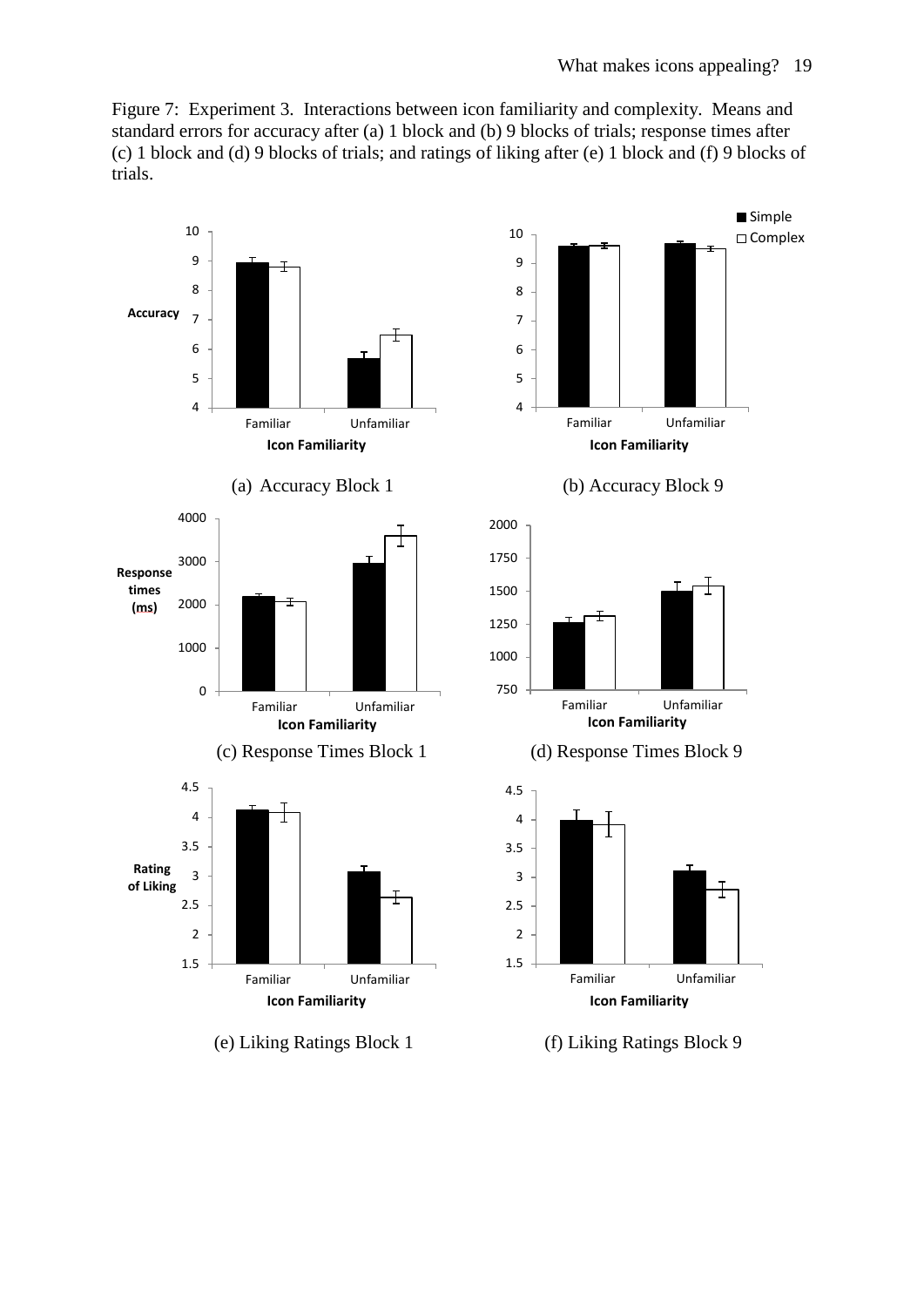Complex icons took longer to identify than simple icons,  $M(\text{simple}) = 1628 \text{ms}, SD =$ 307ms,  $M$ (complex) = 1694ms, SD = 293ms,  $F(1,36) = 5.54$ ,  $p = .04$ , partial  $\eta^2 = .133$ , however, this difference did not reduce as a result of experience,  $F(8, 288) = 1.62$ ,  $p = .118$ , partial  $\eta^2$  = .043. There was a significant interaction between the effects of familiarity and complexity,  $F(1,36) = 10.01$ ,  $p = .003$ , partial  $\eta^2 = .218$  (see Figure 5). The interaction between these effects reduced as participants gained experience across blocks of trials and resulted in a significant 3-way interaction,  $F(8,288) = 4.82$ ,  $p < .001$ , partial  $\eta^2 = .118$ . Two 2-way repeated-measures ANOVAs were carried out to examine the 3-way interaction. For Block 1, the visual complexity x familiarity interaction was also significant,  $F(1,36) = 15.94$ ,  $p \le 0.001$ ; partial  $p^2 = 0.307$ . Paired-samples t-tests with the p-value adjusted to 0.0125 to correct for the family-wise error rate using the Bonferroni correction showed significantly lower response times for simple unfamiliar icons compared to complex unfamiliar icons,  $t(36) = -$ 3.28,  $p = .002$ , but no difference between simple and complex familiar icons,  $t(36) = 1.42$ ,  $p = .002$  $= .163$ . For Block 9, there was no significant interaction,  $F(1,36) = 1.11$ ,  $p = .299$ . The effects of familiarity and complexity initially (at Block 1) and at the end of the identification task (at Block 9) are illustrated in Figure 7(c) and (d).

*4.2.2.3 Ratings of liking.*A mixed 3-way ANOVA was used to examine differences in appeal ratings as a result of experience (block 1 vs. block 9) as the between-participants factor and icon familiarity (familiar vs. unfamiliar) and icon visual complexity (simple vs. complex) as the within-participants factors.

Appeal ratings did not differ as a result of experience,  $F(1,36) = 0.710$ ,  $p = .4.09$ , partial  $\eta^2$  = .034, M(block 1) = 3.48, SD = 0.29, M(block 9) = 3.46, SD = 0.48. However, appeal ratings differed as a result of icon familiarity,  $F(1,35) = 117.73$ ,  $p < .001$ , partial  $\eta^2 =$ .771, *M*(familiar) = 4.03, SD = 0.58; *M*(unfamiliar) = 2.91, SD = 0.40, and icon complexity,  $F(1,35) = 16.65$ ,  $p < .001$ , partial  $\eta^2 = .332$ ,  $M(\text{simple}) = 3.58$ , SD = 0.40;  $M(\text{complex}) =$ 3.36, SD = 0.44. There was also an interaction between familiarity and complexity,  $F(1,35)$  = 9.73,  $p < .001$ , partial  $\eta^2 = .217$ . Paired-samples t-tests revealed that ratings for unfamiliar simple and complex icons differed significantly,  $t(36) = -4.85$ ,  $p = .000$ , while familiar simple and complex icon ratings did not,  $t(36) = .90$ ,  $p = .371$ . The effects of familiarity and complexity initially (at Block 1) and at the end of the identification task (at Block 9) are illustrated in Figure 5(e) and (f). Bonferroni corrected paired-samples t-tests revealed significant differences in ratings of liking between unfamiliar complex and simple icons at Block 1,  $t(19) = -4.15$ ,  $p = .001$ , but not in Block 9,  $t(16) = -2.19$ ,  $p = .022$ . There were no significant differences between familiar complex and simple icons at either Block 1 or 9. None of the interactions with experience were significant.

Findings from Experiment 3 are illustrated in Figure 7 (see also Table 3). They can be summarized as follows:-

*(i) Accuracy*

Identification accuracy was much poorer for unfamiliar icons in Block 1. However, by Block 9 icon-function associations had been learned, reducing any differences in accuracy between icon types. As expected, visual complexity had little overall effect on identification accuracy but, as Figure 7 shows, the extra detail provided in complex icons may have helped participants make inferences initially about icon-function relationships.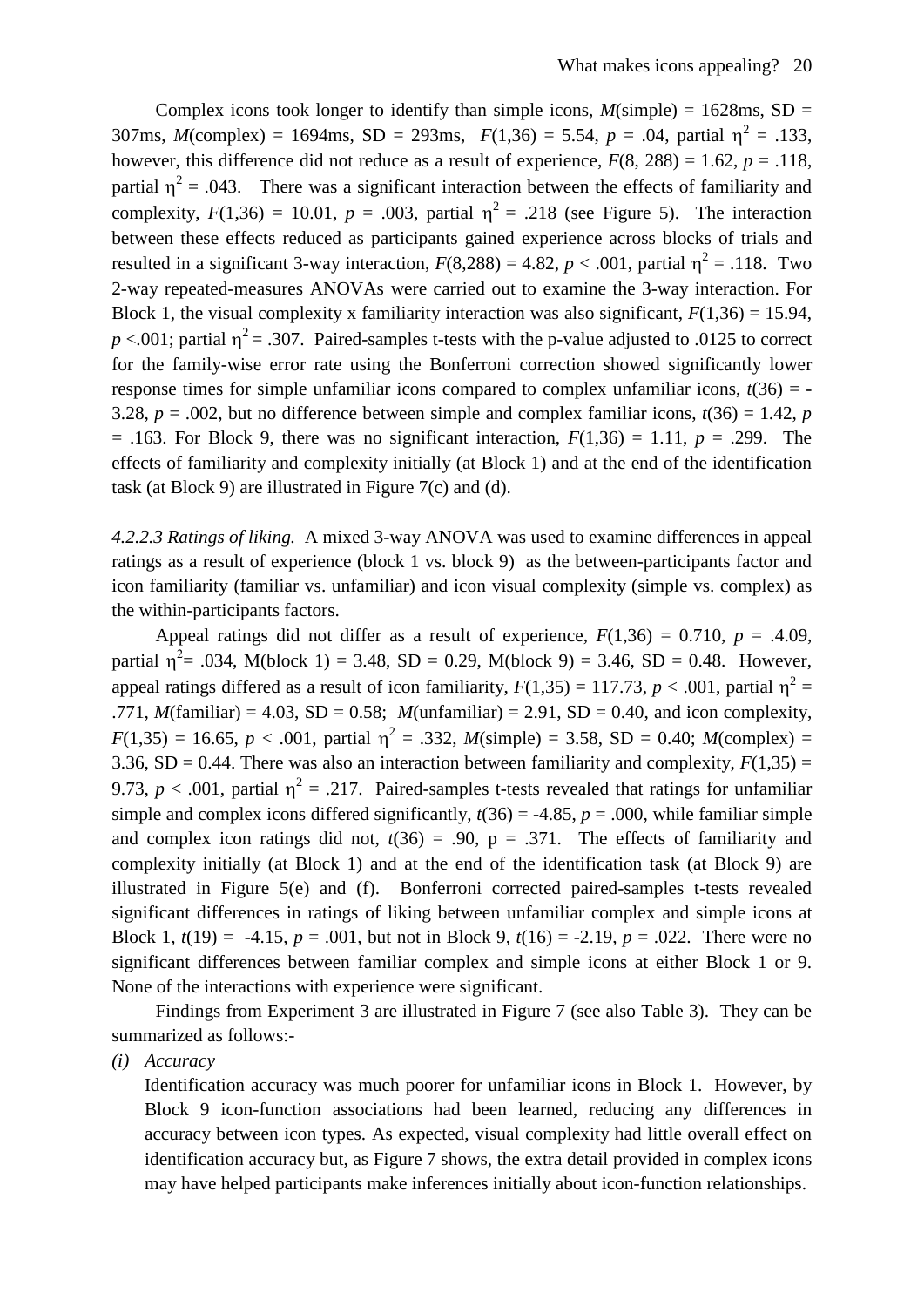# *(ii) Response Times*

Visual search times, however, were generally faster for simple icons. In addition, familiar icons were identified more quickly than unfamiliar icons; this was particularly apparent in earlier trials, though differences remained even in later trials.

# *(iii) Evaluations of Appeal*

Ratings of liking appeared to mirror response times more than accuracy (see Figure 7). Liking ratings differed significantly as a result of both icon complexity and familiarity. Differences in ratings between familiar icons and unfamiliar icons remained, even in later trials at Block 9. In this instance attributions therefore appeared to mirror speed, rather than accuracy, of responses.

So, does changing the task – and the nature of the cognitive processing required – change ratings of liking as indicated in Figure 1? By and large, this appears to have been the case with respect to search times. However, if appeal ratings were to fully reflect changes in performance, then the effects of familiarity would reduce as participants learned the iconfunction relationships across blocks of trials (i.e. there would be an Experience x Familiarity interaction, see areas shaded in grey in Table 3). This was not the case for appeal evaluations. One possible reason for this might be that ratings of liking at Blocks 1 and 9 were obtained from different groups of participants, reducing the likelihood of using learning of the icon-function relationship as a heuristic cue. In order to explore this possibility, a further experiment was conducted replicating Experiment 3 but ratings of liking were obtained *twice* from each participant, once after completion of 1 block and then again after 9 blocks of trials. The aim of this manipulation was to give greater emphasis, albiet implicitly, to participants' growing experience with the icons and the task over experimental trials.

# *5* **Experiment 4: Does learning icon-function relationships act as a cue in evaluations of appeal?**

If ease, or dis-ease, of processing acts as a heuristic cue in determining appeal evaluations then it should be possible to map the pattern of performance in a given task to the pattern of appeal evaluations. In Experiment 3 this was largely, but not wholly, the case. In contrast to accuracy and response times, differences between appeal evaluations for familiar and unfamiliar icons did *not* diminish as icon-function relationships were learned over 9 blocks of trials. One possible explanation is that, because ratings of liking were obtained from different groups of participants after completion of *either* 1 *or* 9 blocks of trials participants were more aware of stimulus cues such as icon familiarity and complexity when rating liking rather than relative changes in ease of processing resulting from greater knowledge of the task and iconfunction associations. Thus, when asked to rate liking, participants were less aware of, or discounted, their learning between blocks of trials given the greater salience of icon familiarity and complexity. *Discounting* of possible heuristic cues appears to occur in situations where multiple cues are available because individuals attribute fluency to those which are most obvious and available (see Alter & Oppenheimer, 2009; Alter, Oppenheimer, Epley & Eyre, 2007; Belke, Leder, & Carbon, 2015; Oppenheimer, 2004, for discussions of heuristic discounting). Experiment 4 explored this possibility by replicating Experiment 3 but with ratings of liking obtained twice from the same participants, once after completion of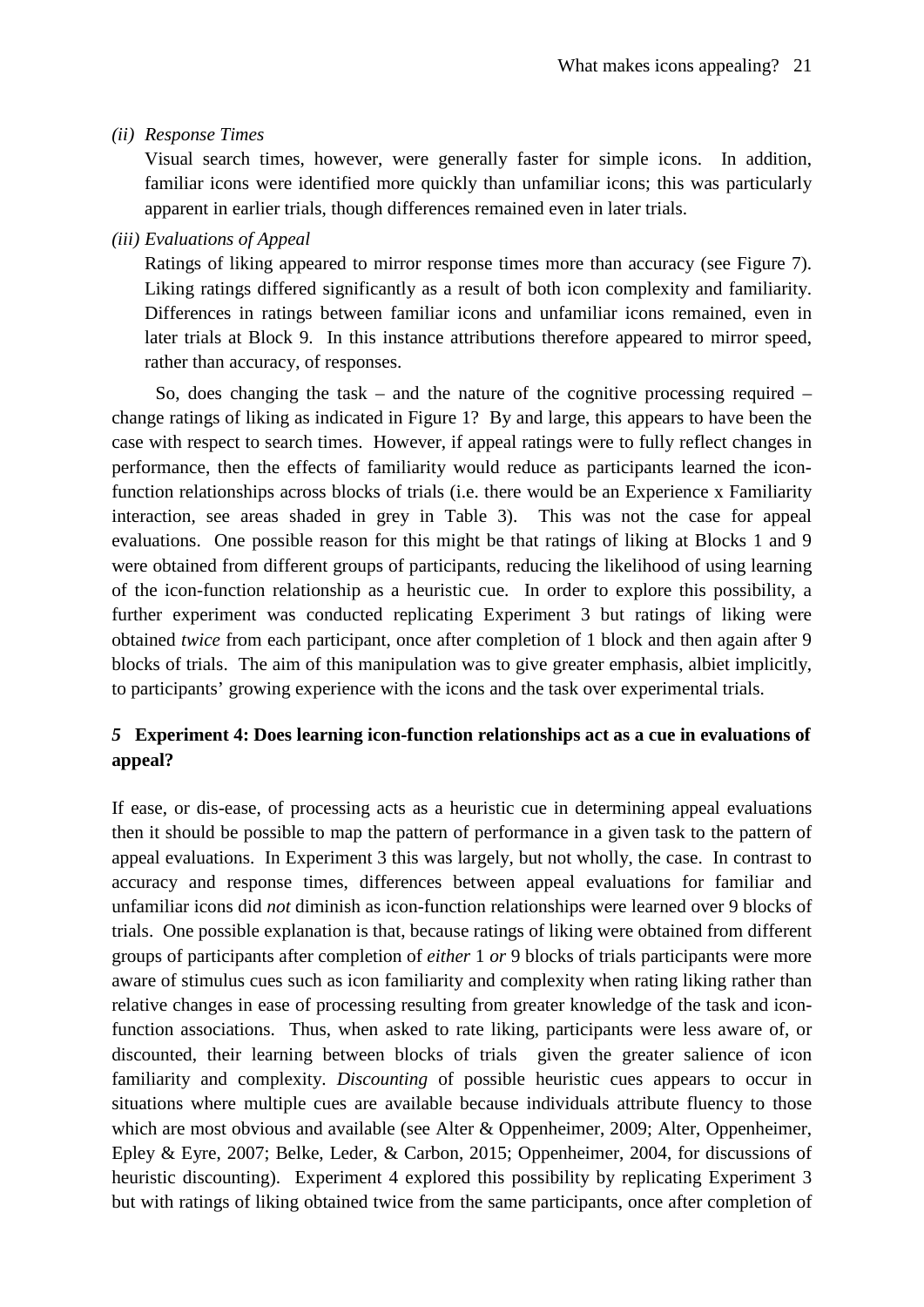Block 1 and a second time after completion of Block 9. The aim of this manipulation was to implicitly highlight *gaining experience with the icons* over blocks of trials.

### *5.1 Method*

#### *5.1.1 Participants*

Twenty-one undergraduate and postgraduate students from Bournemouth University took part in this experiment. Their mean age was 20 years 4 months, SD=5 months (20 females, 1 male). Each participant received course credits for taking part in the study.

### *5.1.2 Procedure & Materials*

The procedure and materials were identical to Experiment 3, with the exception that in Experiment 4 participants rated the appeal of the icons which had appeared in the array after completing 1 *and* after completing 9 blocks of experimental trials.

### *5.1.3 Design*

The design for the identification task was identical to Experiment 3. The appeal evaluation task employed a 2 (Familiarity: familiar vs. unfamiliar) x 2 (Visual complexity: simple vs. complex), x 2 (Experience: Block 1 vs. 9) repeated-measures design. Thus, unlike Experiment 3, in Experiment 4 Experience was a within-participant factor. Accuracy and response time were the dependent measures for the identification task, and appeal ratings were the dependent measure for the appeal evaluation task.

#### *5.2 Results and Discussion*

The pattern of findings in this experiment was very similar to Experiment 3 (c.f. Figures 7 and 8).

#### *5.2.1 Accuracy and Response times*

Repeated measures ANOVAs were conducted to examine the effects of experience (blocks of trials 1-9), icon familiarity (familiar vs. unfamiliar) and icon visual complexity (simple vs. complex) on participants' accuracy, response times and liking ratings. A summary of main effects and interactions for each dependent measure appears in Table 3.

*5.2.1.1 Accuracy*. Accuracy increased across blocks of trials as participants gained experience with the identification task,  $F(8,160) = 114.76$ ,  $p < .001$ , partial  $\eta^2 = .852$ ; *M* (Block1) = 7.05, SD = 0.66; *M* (Block 9) = 9.62, SD = 0.36. Familiar icons were identified more accurately than unfamiliar icons,  $F(1,20) = 71.50$ ,  $p < .001$ , partial  $\eta^2 = .781$ ; *M* (familiar) = 9.53, SD = 0.30; *M* (unfamiliar) = 8.91, SD = 0.17. The effects of familiarity reduced across blocks of trials as users learned icon-function associations,  $F(8,160) = 29.23$ ,  $p < .001$ , partial  $\eta^2 = .594$ . As can be seen from Figure 8, there was a large difference in accuracy scores between familiar and unfamiliar icons in the first block of trials, *t*(21)=8.77, p<.001, but not at block 9,  $t < 1$ . Visual complexity did not affect accuracy,  $F(1,20) = 0.24$ , *p*  $= .625$ , partial  $\eta^2 = .012$ ; *M* (simple) = 9.20, SD = 0.22; *M* (complex) = 9.24, SD = 0.27. No other interactions with complexity were significant. For the purpose of comparison with Experiments 2 and 3, the effects of familiarity and complexity on accuracy initially at Block 1 and later at Block 9 are illustrated in Figure 8(a) and (b).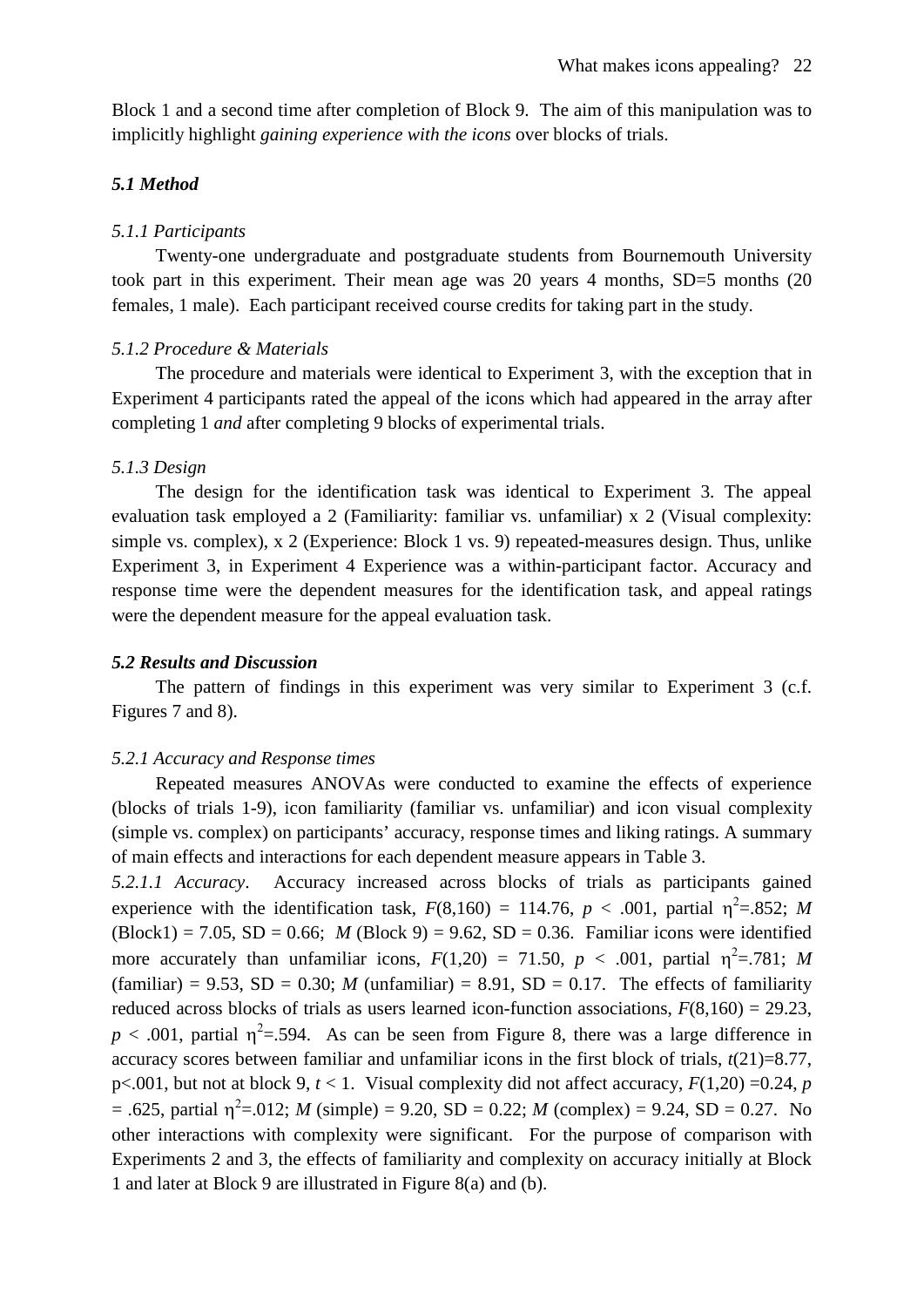*5.2.1.2 Response Times.* Response times reduced over blocks of trials as participants gained experience with the task,  $F(8,160) = 58.52$ ,  $p < .001$ , partial  $\eta^2 = .745$ ;  $M(\text{Block } 1) = 2512 \text{ms}$ ,  $SD = 592ms$ ;  $M(Block 9) = 1368ms$ ,  $SD = 155ms$ . Familiar icons were identified more quickly,  $F(1,20) = 84.26$ ,  $p < .001$ , partial  $\eta^2 = .808$ ;  $M(familiar) = 1397$ ms, SD = 179ms;  $M(\text{unfamiliar}) = 1742 \text{ms}, SD = 265 \text{ms}.$  The effects of familiarity reduced over time as participants learned icon-function associations,  $F(8,160) = 16.02$ ,  $p < .001$ , partial  $\eta^2 = .455$ . T-tests using the Bonferroni correction revealed that while response time differences between familiar and unfamiliar icons reduced with experience, they remained significant throughout (Block 1: *t*(21)=-6.16, p<.001; Block 9, *t*(21)=3.74, p<.001).

Complex icons took longer to identify than simple icons,  $F(1,20) = 8.09$ ,  $p = .010$ , partial  $\eta^2$  = .288, *M*(simple) = 1540ms, SD = 219ms; *M*(complex) = 1599ms, SD = 209ms. Familiarity and complexity interacted significantly,  $F(1,20) = 10.76$ ,  $p = .004$ , partial  $\eta^2 =$ .350 (see Figure 6c and d). There was a significant 3-way interaction between experience, icon familiarity and icon complexity,  $F(8,160) = 4.62$ ,  $p < .001$ , partial  $\eta^2 = .188$ . Two 2-way repeated-measures ANOVAs were carried out to examine the 3-way interaction. At Block 1, the visual complexity x familiarity interaction was significant,  $F(1,20) = 10.20$ ,  $p = .005$ ; partial  $\eta^2$  = .338. At Block 9, the interaction was not significant,  $F(1,20) = 1.11$ ,  $p = .299$ . Paired-samples t-tests were carried out to examine these effects further with the criterion pvalue adjusted to .0125 using the Bonferroni correction to correct for the family-wise error rate. A significant difference in response time was observed between simple and complex icons for unfamiliar icons at Block 9,  $t(20) = 3.95$ ,  $p = .001$ , but not for other pairwise comparisons of simple and complex icons. The effects of familiarity and complexity initially (at Block 1) and at the end of the identification task (at Block 9) are illustrated in Figure 6(c) and (d).

### *5.3.1 Ratings of liking*

Appeal ratings did not differ between blocks 1 and 9,  $F(1,20) = 0.71$ ,  $p = .409$ , partial  $\eta^2$  = .034, M(Block 1) = 3.23, SD = 0.65; M(Block 9) = 3.42, SD = 0.79. Familiar icons were rated more highly than unfamiliar icons,  $F(1,20) = 150.97$ ,  $p < .001$ , partial  $\eta^2 = .883$ ,  $M$ (familiar) = 3.98, SD = 0.64;  $M$ (unfamiliar) = 2.76, SD = 0.65. The effects of familiarity on ratings of liking reduced between Block 1 and Block 9 producing a significant interaction between familiarity and experience,  $F(1,20)=17.99$ ,  $p < 0.01$ , partial  $\eta^2 = .474$ .

Simple icons were rated more highly than complex icons  $F(1,20) = 34.96$ ,  $p < .001$ , partial  $\eta^2$  = .636, *M*(simple) = 3.56, SD = 0.64; *M*(complex) = 3.18, SD = 0.60, and there was a significant 3-way interaction between experience, icon familiarity and icon complexity,  $F(1,20) = 34.94$ ,  $p < .001$ , partial  $\eta^2 = .636$ . Two 2-way repeated-measures ANOVAs were carried out to examine the 3-way interaction. The visual complexity x familiarity interaction was significant at both Block 1,  $F(1,20) = 32.80$ ,  $p < .001$ ; partial  $\eta^2 = .621$ , and Block 9,  $F(1,20) = 12.45$ ,  $p = .002$ , partial  $\eta^2 = .384$ . Paired-samples t-tests were carried out to examine these effects further using the Bonferroni correction with the criterion p-value adjusted to .0125. Ratings at Block 1 differed between simple and complex icons for unfamiliar icons,  $t(20) = 7.95$ ,  $p < .001$ , but not for familiar icons,  $t(20) = .192$ ,  $p = .850$ .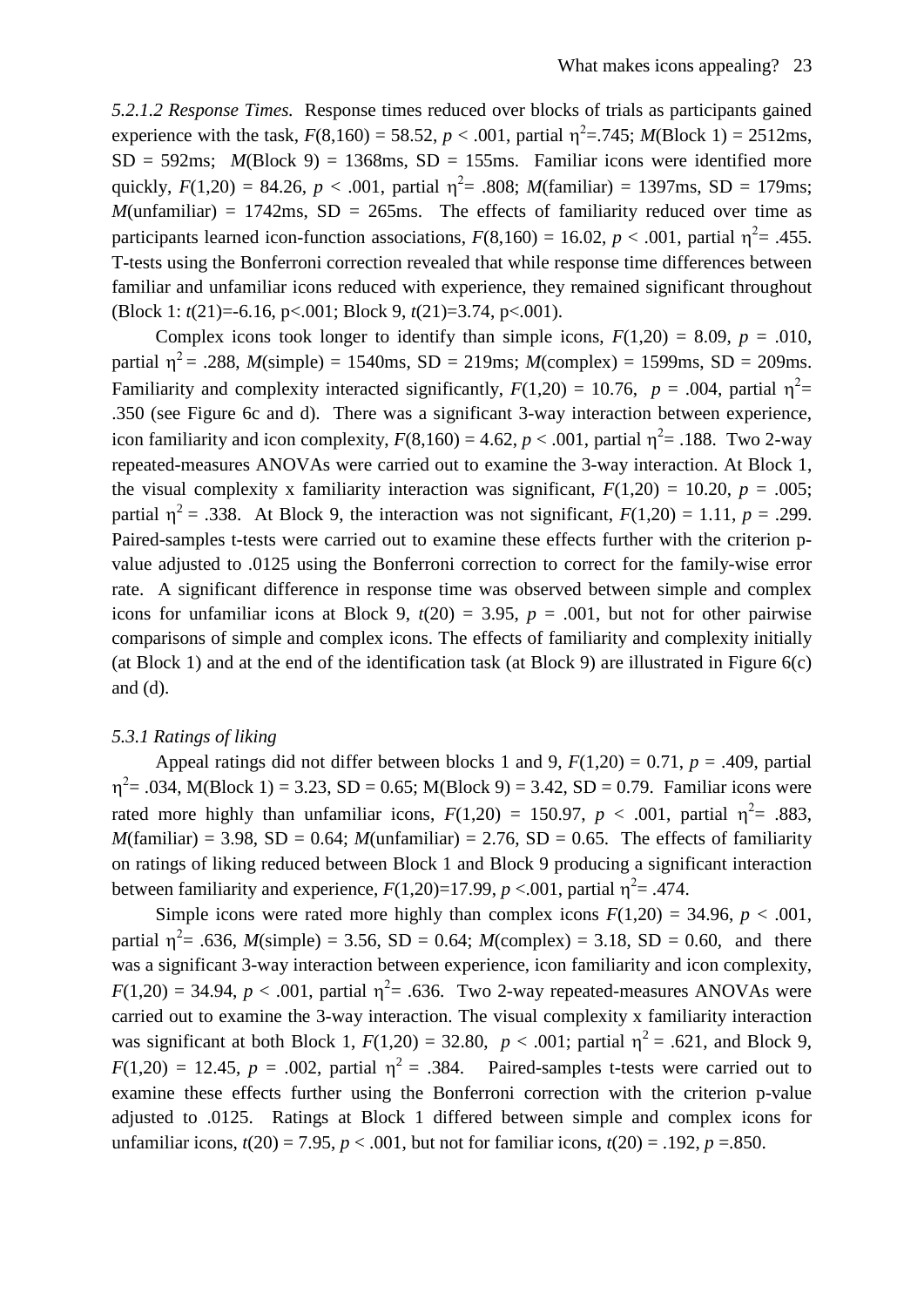Figure 8: Experiment 4. Interactions between icon familiarity and complexity. Means and standard errors for accuracy after (a) 1 block and (b) 9 blocks of trials; response times after (c) 1 block and (d) 9 blocks of trials; and ratings of liking after (e) 1 block and (f) 9 blocks of trials.

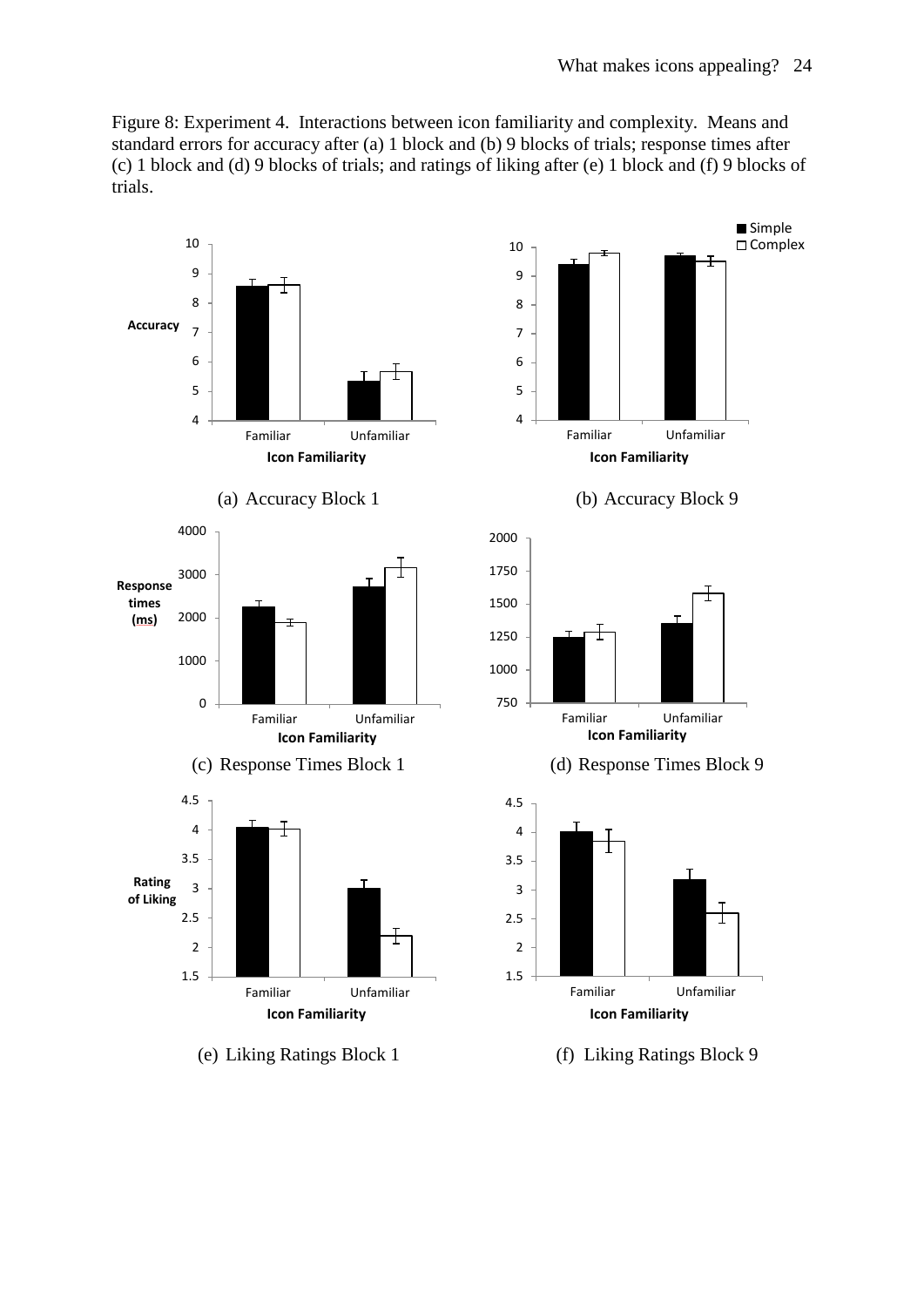Similarly at Block 9 appeal ratings differed significantly only for unfamiliar icons,  $t(20) =$ 5.87,  $p < .001$ , but not familiar icons,  $t(20) = 2.22$ ,  $p < .038$ . The effects of familiarity and complexity initially (at Block 1) and at the end of the identification task (at Block 9) are illustrated in Figure 6(e) and (f).

As in Experiment 3, the effects of icon familiarity and complexity on performance were reflected in participants' appeal ratings. Importantly, in Experiment 4, where participants were asked to rate appeal at both Block 1 and Block 9, the effects of participants' growing experience with the icon set on performance was also apparent in their ratings. Findings from Experiment 4 are illustrated in Figure 8 (see also Table 3) and can be summarized as follows:-

*(i) Accuracy*

Participants were less accurate and slower at identifying unfamiliar icons at Block 1. By Block 9, participants had learned the icon-function associations and differences in accuracy between familiar and unfamiliar icons were minimal (c.f. Figure 8a and b). Visual complexity had no effect on participants' identification accuracy.

(ii) *Response times*

As in Experiment 3, response times were generally faster for simple icons. Once iconfunction associations had been learned, differences in response times remained between simple and complex unfamiliar icons but not for familiar icons (c.f. Figure 8c and d).

(iii) *Appeal*

Mirroring response times, differences in appeal ratings between familiar and unfamiliar icons reduced over time but remained statistically significant even at Block 9. Appeal ratings were lower for unfamiliar complex compared to unfamiliar simple icons.

The aim of Experiment 4 was to examine whether or not learning icon-function relationships could act as a heuristic cue in evaluations of appeal. In Experiment 3 differences between ratings of liking for familiar and unfamiliar icons did not diminish over trials despite the fact that performance measures showed that icon-function relationships were learned. In Experiment 4 appeal ratings were obtained from participants both during initial learning and at the end of the identification task. The assumption was that participants' ratings would reflect the learning that had taken place in between their first and second ratings of the icons (i.e. enhance ease, or fluency, of processing) resulting in an interaction between icon familiarity and blocks of trials, with the effects of familiarity reducing with learning. This was indeed the case. Again, these findings are hard to explain in terms of explicit awareness or instruction since participants were not told that they would gradually learn icon-function relationships as the task progressed or that they should perceive them subjectively to be more appealing as a result.

# *6* **General Discussion**

The shift in focus to a more holistic approach in user experience, encompassing users' affective experience as well as usability, has resulted in the visual appeal of interfaces becoming a core construct when considering our affective responses to an interface (Bargas-Avila & Hornbaek, 2011; Brave & Nass, 2008; Thielsch, Blotenberg & Jaron, 2013). Despite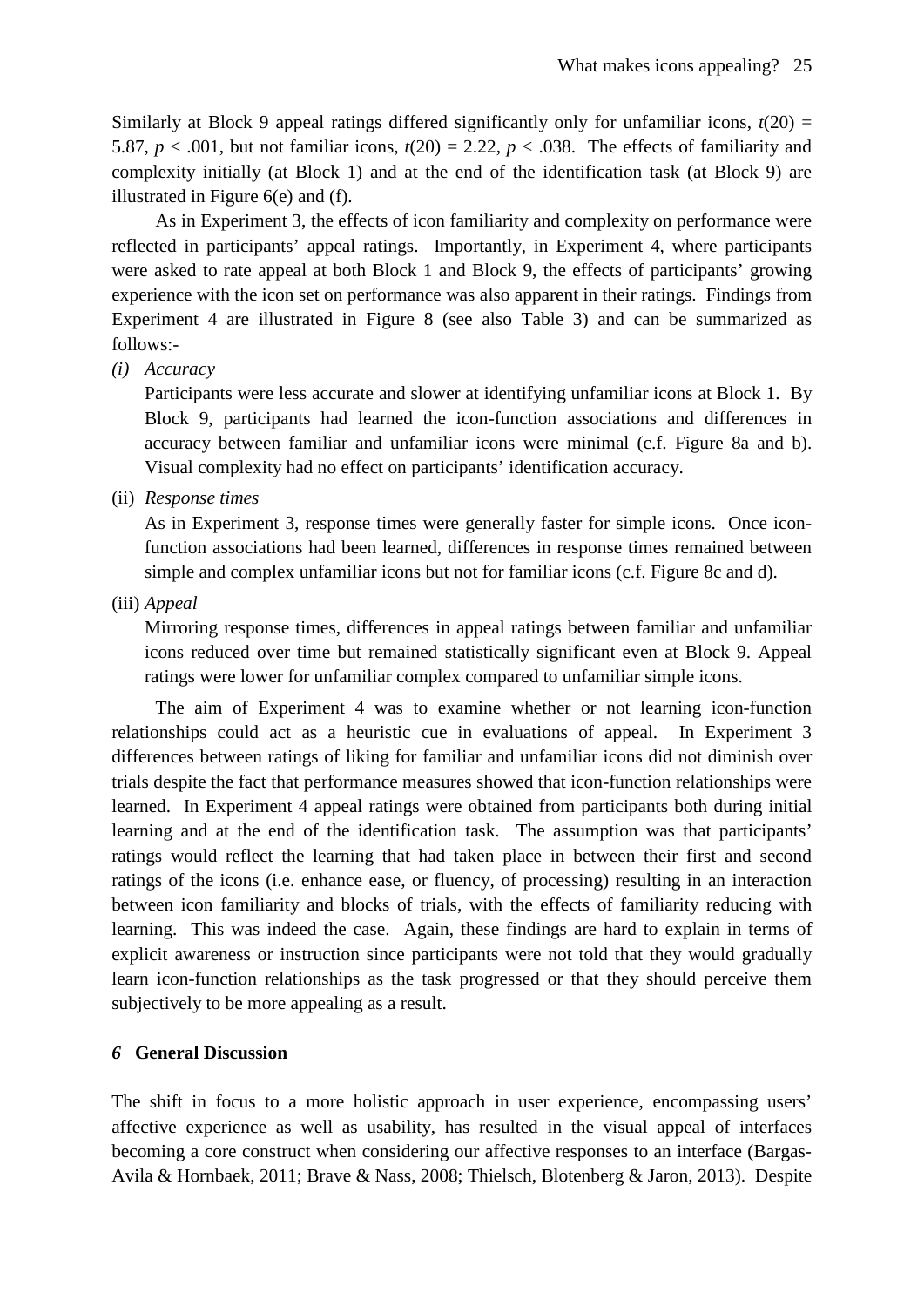a great deal of research examining interface - particularly website - appeal (e.g., Cyr et al., 2010; Golander et al., 2012; Lindgaard et al., 2011; Moshagen & Theilsch, 2010; Schmidt et al., 2009), very little research has examined the appeal of icons which are an integral part of almost every interface.

Our aim in the experiments reported here was to examine the icon characteristics determining appeal (Experiment 1) and one of the mechanisms which might underpin appeal evaluation, namely the processing fluency heuristic (Experiments 2-4). In particular, we were interested in the possibility that the use of this heuristic might extend beyond the initial instantaneous appeal responses observed for websites and in ERP responses to logos and icons (Handy et al., 2008; Lindgaard et al., 2006, 2011; Thielsch & Hirschfield, 2010)

Experiment 1 established that familiarity and visual complexity, both known to predict efficient performance with icons, are important predictors of icon appeal. The concreteness, or pictorialness, of icons appears to have a secondary role in predicting both performance and appeal. When icons are pictorial they allow us to use our familiarity with what is depicted in order to make inferences about their meaning and so can enhance performance particularly in our initial encounters with them (e.g. Chang & Ng, 2010; Green & Barnard, 1990; McDougall et al., 2000). However, many icons are used for meanings which can be difficult to represent pictorially and we often rely on the frequency with which we have seen an icon and our learning of the icon-meaning relationship in order to understand icons.

The processing fluency heuristic relies on our subjective experiences of the ease or difficulty with which we carry out mental tasks and has been shown to be influential in a wide array of judgments including evaluations of appeal (Alter & Oppenheimer, 2009; Oppenheimer, 2008). This heuristic utilizes the ease with which we carry out mental tasks to make fast and effective judgments by capturing information that 'automatically arrives on our mental stage' (Hertwig et al., 2008, p. 1191). Our working assumption, therefore, was that the ease or difficulty with which we are able to interact with icons on an interface would be reflected, not only in measures of performance (RT, accuracy) but also in our evaluations of their appeal (see Figure 1). If this was indeed the case, we might expect that appeal evaluations would reflect the pattern of observed performance. The visual complexity and familiarity of icons was systematically varied and participants were required to either search for a matching icon in an array (Experiment 2) or to identify an icon given its function (Experiments 3-4).

Performance in both tasks was as predicted on the basis of previous findings (Ben-Bassat & Shinar, 2006; Byrne, 1993, Chan & Ng, 2010; Isherwood & McDougall, 2009; Lesch et al., 2011; McDougall et al., 2000; Shinar et al., 2010). Appeal ratings mirrored performance suggesting that participants were using a processing fluency heuristic when making appeal evaluations (see Figures 4-6). This becomes all the more compelling when one considers that participants could not possibly be consciously aware of the precise pattern of performance in order to reflect this in subjective ratings of liking (since only those with expertise in this area would be likely to be aware of this). Furthermore, appeal ratings for icons were pre-experimentally equated in terms of appeal. This meant that appeal ratings could not be based on initial impressions and depended on the performance differences which emerged as participants gained experience over trials with the icons in the localization and identification tasks.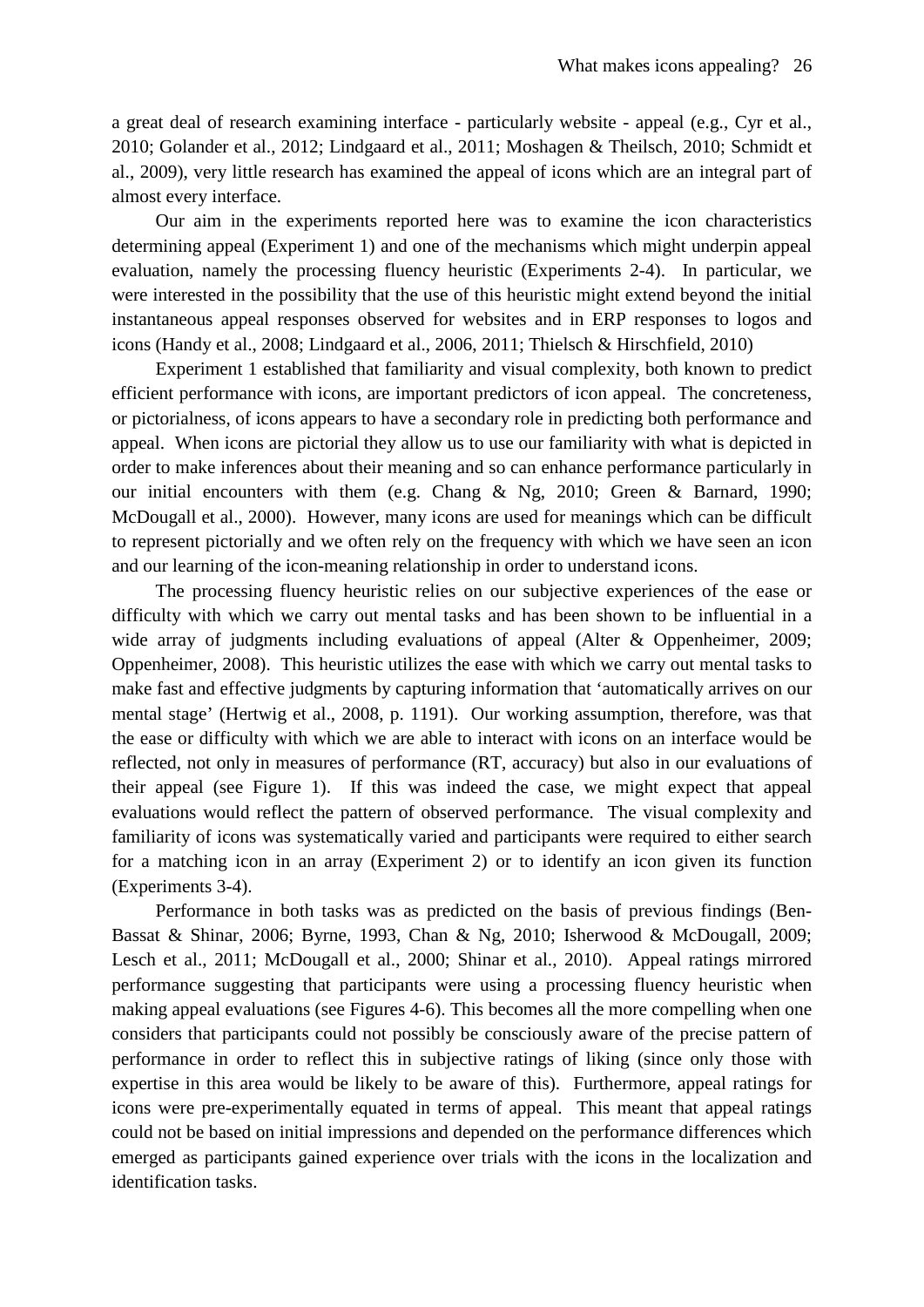Appeal evaluations were not always perfectly aligned with performance. In Experiment 3, where participants provided ratings of liking after they had completed *either* 1 *or* 9 blocks of trials, differences in accuracy and response time between familiar and unfamiliar icons reduced over time as participants learned icon-function associations but this was not reflected in appeal ratings. In Experiment 4 we examined the possibility that participants were less aware of learning icon-function associations relative to other available cues by using a repeated measures design in which participants rated icon appeal both in initial and later experimental trials (rather than *either* initial trials *or* later trials as in Experiment 3). When ratings were obtained twice the effects of familiarity on appeal ratings reduced over time, reflecting the learning of icon-function associations. This finding suggests that our implicit awareness of heuristic cues is important in determining their use in appeal evaluations.

This research adds to the considerable body of evidence that processing fluency acts as a cue in determining preferences and appeal across a wide range of tasks (e.g. Alter & Oppenheimer, 2009; Reber et al., 2004). To our knowledge, this is the first time that this has been demonstrated using icons on interfaces and may help to explain the apparent relationship often observed between usability (often assessed via performance) and measures of interface appeal (e.g. Hassenzahl & Monk, 2010). More specifically, this research demonstrates for the first time that the appeal of icons changes dynamically with the pattern of performance: the same set of icons elicited different appeal ratings as a function of task and task demands. Such a dynamic relationship is consistent with recent evidence that performance (or usability) and appeal may operate reciprocally as we interact with an interface to determine user experience (e.g., Reppa & McDougall, 2015; Sauer & Sonderegger, 2014).

The fluency heuristic is likely to be only one item in our inferential toolbox (see Gigerenzer & Goldstein, 1996; Gigerenzer & Gaissmaier, 2011 for a discussion of other heuristics). It may be particularly useful when other information is absent and when quick decisions require frugal automatic, rather than effortful, processing (Hertwig et al., 2008; Marewski & Schooler, 2011). Research to date suggests that a range of other factors are likely to come into play when individuals interact with an interface over time when more considered and conscious decision-making takes place (see Hartmann et al., 2008; Sonderegger & Sauer, 2010; Sonderegger et al., 2012; Thielsch et al., 2013). Thielsch and colleagues (2013) suggest the elaboration likelihood model (Petty & Cacioppo, 1986; Petty & Briñol, 2012, 2015) in which choices are made on the basis of a combination of lowinvolvement processing (relying on cue-based heuristic processing) and high-involvement processing involving high cognitive processes and consideration of the strength of arguments for and against a particular choice. This approach is akin to a dual-process perspective on evaluative judgments and provides the possibility of an on-going interaction between both types of processing as users experience interfaces (Belke et al., 2015; Dhar & Gorlin, 2013; Kahneman, 2011). The way in which these types of processing interact, particularly over longer periods of interface use, is likely to provide a fruitful area for future research.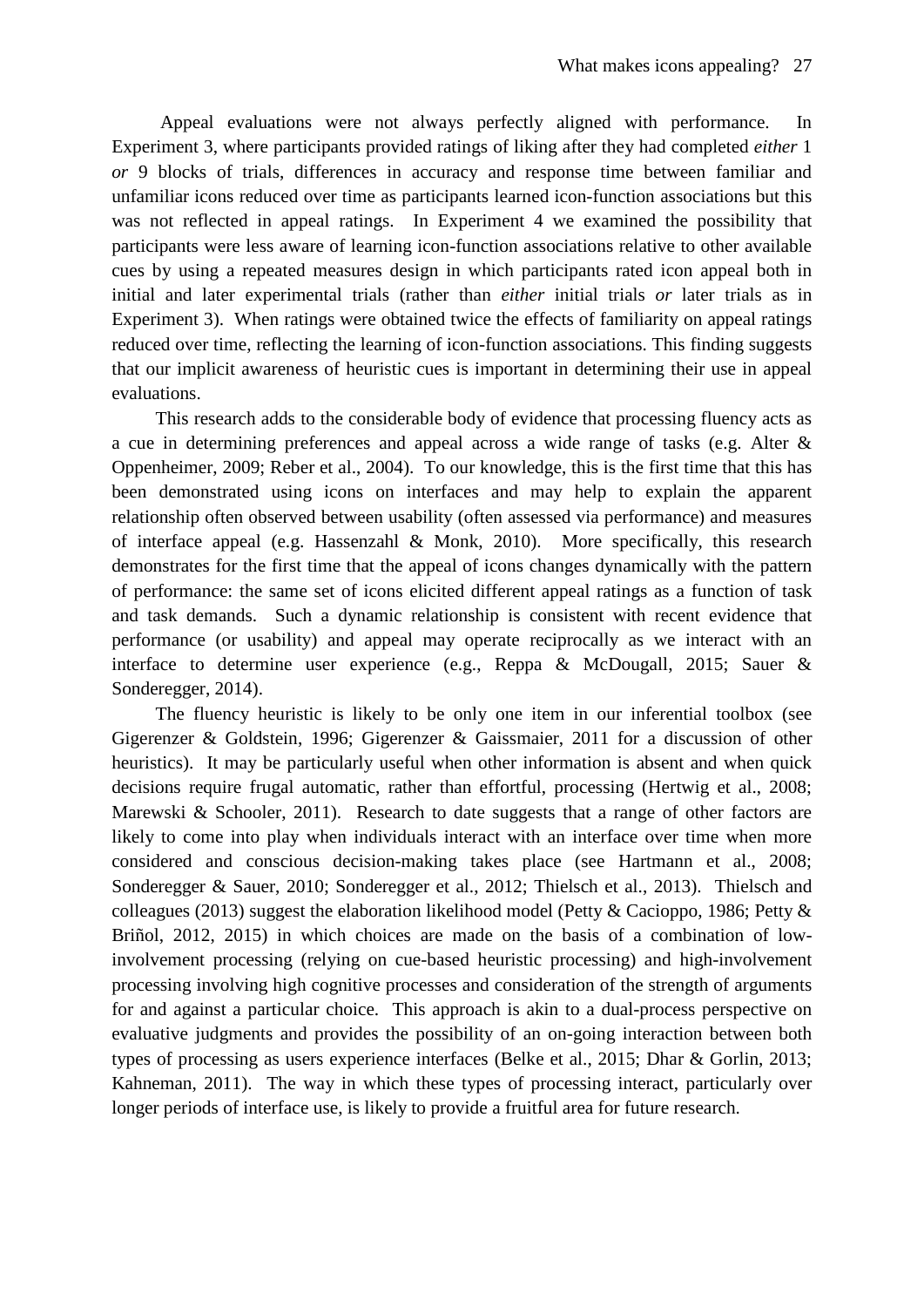## *7* **Conclusion**

Although a great deal of research has examined website appeal, remarkably little research has examined icon appeal despite their almost ubiquitous use on interfaces. The experiments reported here examined the processing fluency hypothesis (Alter & Oppenheimer, 2009; Labroo Dhar & Schwarz, 2008; Oppenheimer, 2008; Reber et al., 2004) with regard to icon appeal evaluations. According to this hypothesis, ease of icon processing determines not only user performance but also acts as an implicit heuristic in appeal evaluations. As a result, evaluations of appeal should reflect the patterns observed in task performance.

Experiments 2-4 were rigorous tests of the fluency hypothesis. Icon appeal was made equal prior to experimentation across experimental conditions so that any differences in perceived appeal could therefore only be the result of participants' processing experience during the experiments. In an icon search task (Experiment 2), search times were faster for simpler and more familiar icons and reduced as a result of experience. These effects were mirrored in ratings of appeal. In Experiments 3 and 4 participants were asked to identify icons. Differences in accuracy and response time reduced as participants learned iconfunction relationships. Combined Experiments 3 and 4 showed that the predictive power of processing fluency on perceptions of appeal is determined by the availability of processing fluency as a potential heuristic. Taken together the current findings suggest that processing fluency – our experience of ease or difficulty when carrying out mental tasks - is a dynamic mediating factor in determining judgements of appeal.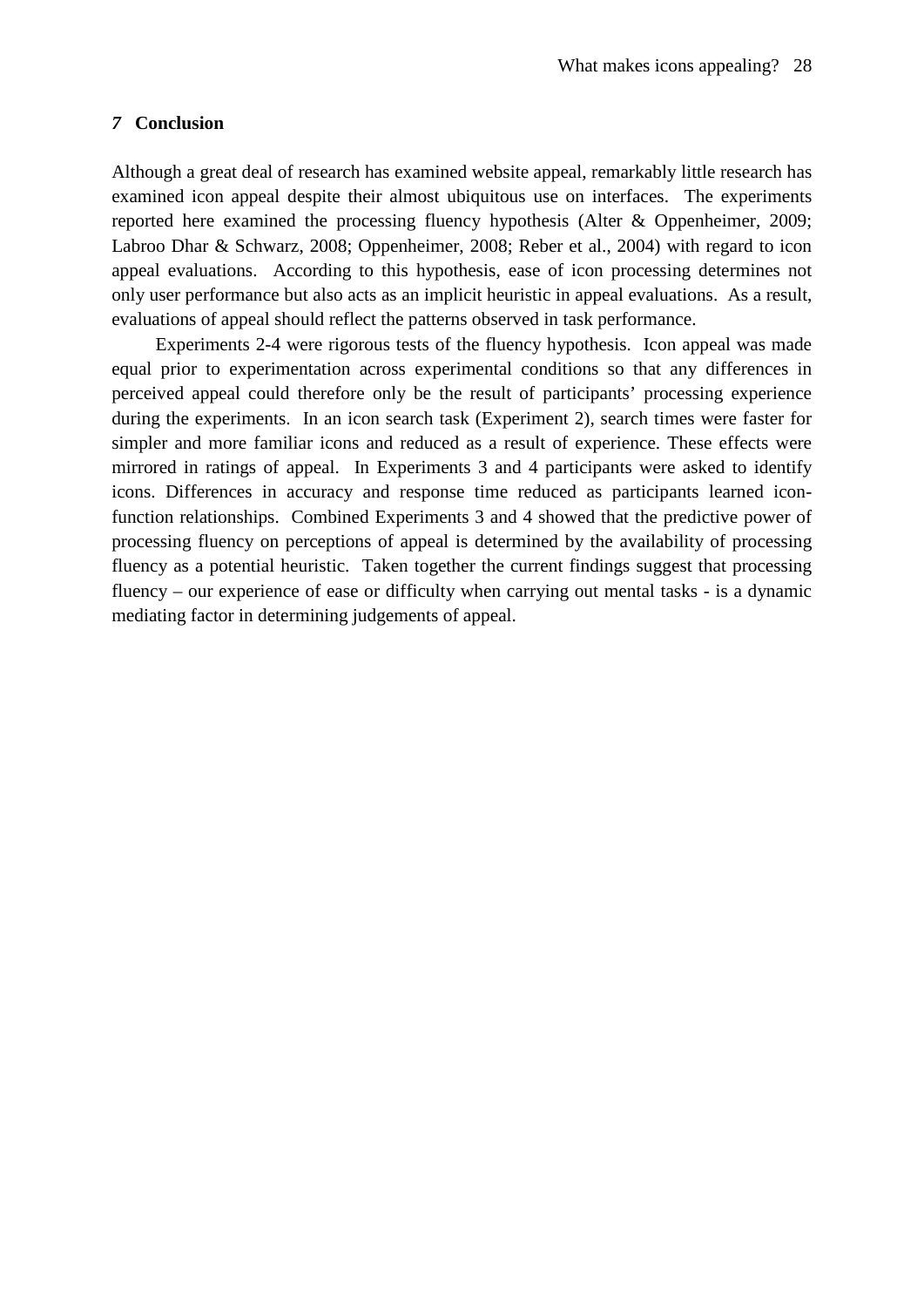# *8* **Acknowledgements**

The authors gratefully acknowledge the help of Josh Denness, Jessica Emmett and Henrik Waerland in gathering data during the course of these experiments.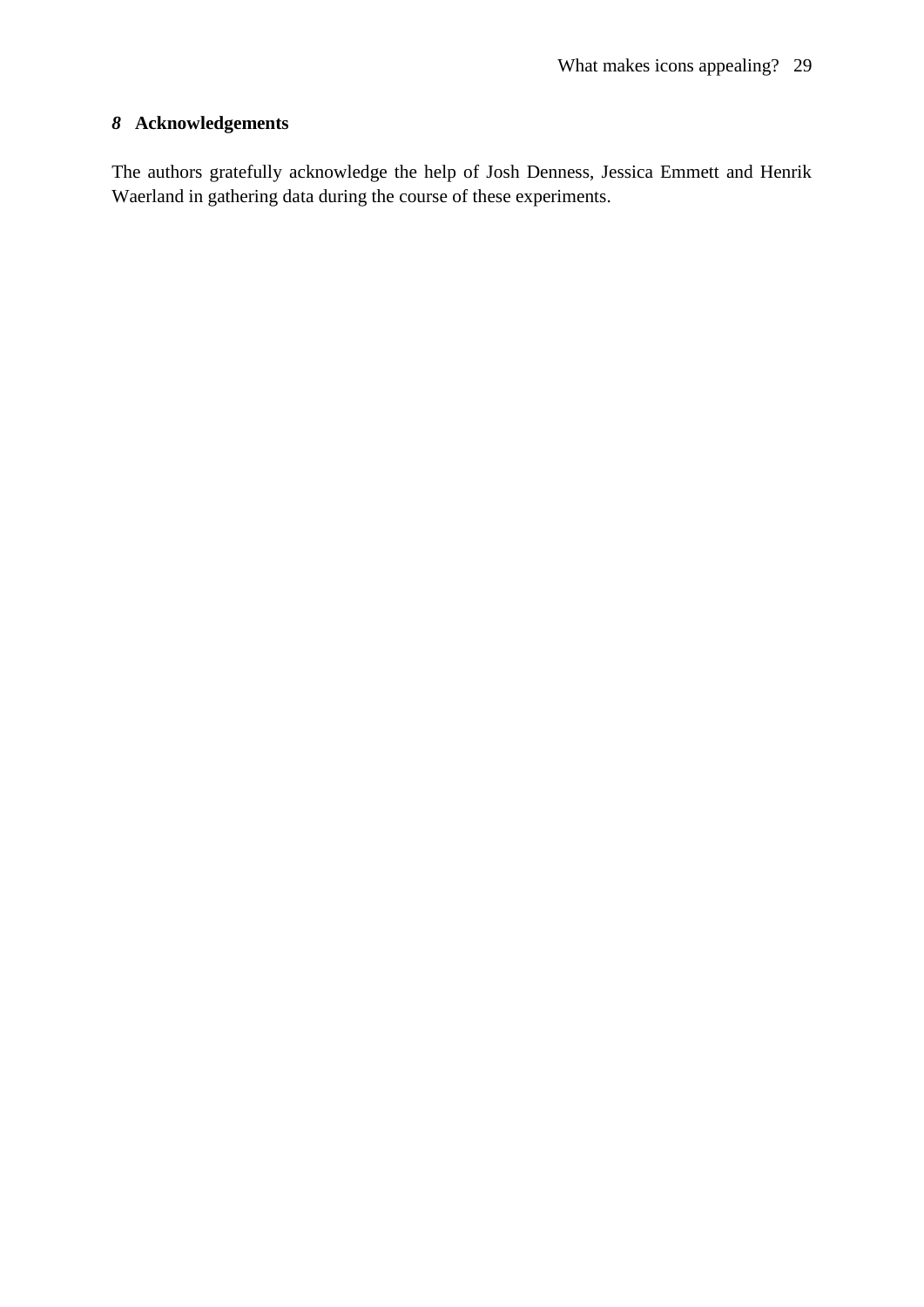### *9* **References**

- Alario, F.-X., Ferrand, L., Laganaro, M., New, B., Frauenfelder, U. H., & Segui, J. (2004). Predictors of picture naming speed. *Behavior Research Methods, Instruments, & Computers*, 36, 140-155.
- Alter, A.L. & Oppenheimer, D.M. (2009). Uniting the tribes of fluency to form a metacognitive nation. *Personality & Social Psychology Review*, 13, 219-235.
- Alter, A.L., Oppenheimer, D.M., Epley, N., Eyre, R.N. (2007). Overcoming intuition: Metacognitive difficulty activates analytic reasoning. *Journal of Experimental Psychology General*; 136, 569–76. doi: 10.1037/0096-3445.136.4.569.
- Bates, E., D'Amico, S., Jacobsen, T., Székely, A., Andonova, E., Devescovi, A., et al. (2003). Timed picture naming in seven languages. *Psychonomic Bulletin & Review*, 10, 344-380.
- Bargas-Avila, J.A. & Hornbaek, K. (2011). Old wine in new bottles or novel challenges: a critical analysis of empirical studies of user experience. *CHI' 11Proceedings of the SIGCHI Conference on Human Factors in Computing Systems*, 2689-2698.
- Bauerly, M. & Liu, Y. (2008). Effects of symmetry and number of compositional elements on interface and design aesthetics. *International Journal of Human–Computer Interaction*, 24, 275–287.
- Belke, B., Leder, H., Carbon, C-C (2015). When challenging art gets liked: Evidences for a dual preference formation process for fluent and non-fluent portaits. PLoS ONE, 10, e0131796. doi:10.1371/journal.pone.0131796.
- Ben-Bassat, T. & Shinar, D. (2006). Ergonomic guidelines for traffic sign design increase sign comprehension. *Human Factors*, 48, 182-195.
- Berlyne, D.E. (1974). *Studies in the new experimental aesthetics*. Washington, DC: Hemisphere.
- Bornstein, R.F. (1989). Exposure and affect: Overview and meta-analysis of research, 1967- 1968. *Psychological Bulletin*, 106, 265-289.
- Brave, S. & Nass, C. (2008). Emotion in human-computer interaction. IN A.Sears & J.A. Jacko (Eds.). *The human-computer interaction handbook: Fundamentals evolving technology and emerging applications, human factors and ergonomics,* pp. 77-92. New York: Taylor and Francis.
- Bundesen, C. (1998). A computation theory of visual attention. *Philosophical Transactions of the Royal Society of London: Series B.,* 353, 1271-1281.
- Byrne, M. D. (1989). Using icons to find documents: Simplicity is critical. Proceedings of INTERCHI '93, 446 – 453 (1993) Bornstein, R.F.: Exposure and affect: Overview and meta-analysis of research. *Psychological Bulletin*, 106, 265-289.
- Chan, A.H.S. & Ng, A.W.Y (2010). Effects of sign characteristics and training methods on safety sign training effectiveness. *Ergonomics*, 53, 1325-1346.
- Chi, C.F. & Dewi, R.S. (2014). Matching performance of vehicle icons in graphical and textual formats. Applied Ergonomics, 45, 904-916.
- Constable, M.D., Bayliss, A.P., Tipper, S.P., & Kritikos, A. (2013). Self-generated cognitive fluency as an alternative route to preference formation. *Consciousness and Cognition*, 22, 47-52.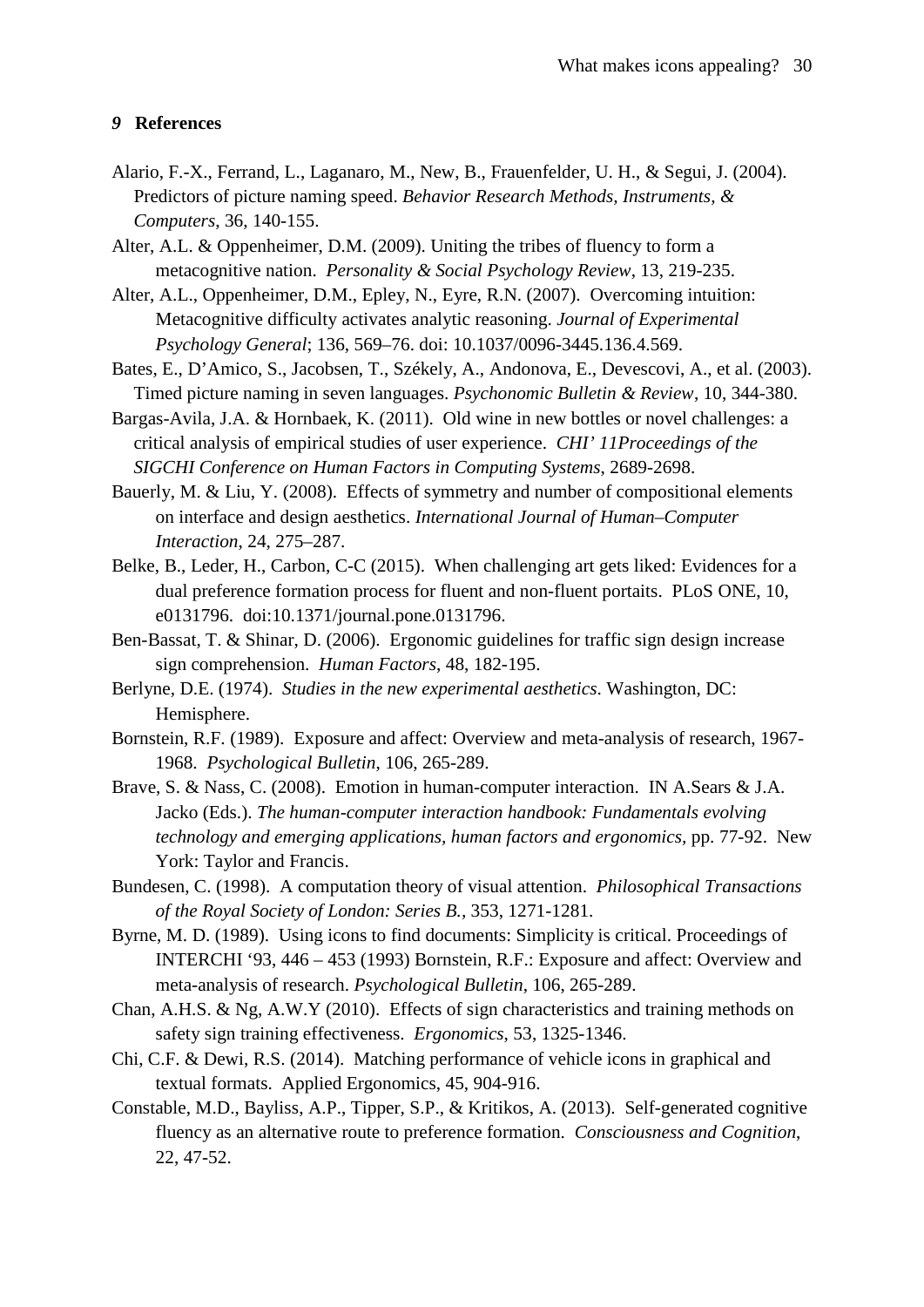- Cyr, D., Head, M., & Larios, H. (2010). Color appeal in website design within and across cultures: a multi-method evaluation. *International Journal of Human–Computer Studies*, 68, 1–21.
- De Wulf, K., Schillewaert, N., Muylle, S., Rangarajan, D. (2006). The role of pleasure in website success. *Information & Management*, 43, 434–446.
- Dhar, R. & Gorlin, M. (2013). A dual-system framework to understand preference construction processes in choice. *Journal of Consumer Psychology*, 23, 528-542.
- Ellis, A. W., & Morrison, C. M. (1998). Real age-of-acquisition effects in lexical retrieval. *Journal of Experimental Psychology: Learning, Memory, & Cognition*, 24, 515-523.
- Fang, X., Singh, S., & Ahluwalia, R. (2007). An examination of different explanations for the mere exposure effect. *Journal of Consumer Research*, 34, 97-103.
- Forsythe, A., Mulhern, G. & Sawey, M. (2008). Confounds in pictorial sets: The role of complexity in basic level picture processing. *Behaviour Research Methods*, 40, 116- 129.
- García, M., Badre, A. N., & Stasko, J. T. (1994). Development and validation of icons varying in their abstractness. *Interacting with Computers*, 6, 191-211.
- Gigerenzer, G. & Goldstein, D.G. (1996). Reasoning the fast and frugal way: models of bounded rationality. *Psychological Review*, 104, 650-669.
- Gigerenzer, G. & Gaissmaier, W. (2011). Heuristic decision making. *Annual Review of Psychology*, 62, 451-82.
- Golander, G.K.,Tractinsky, N. & Kabessa-Cohen, I. (2012). Trends in Website Design. *AIS Transactions on Human-Computer Interaction*, 4, 169-189.
- Gordon, P.C. & Holyoak, K.J. (1983). Implicit learning and generalization of the 'mere exposure' effect. *Journal of Personality and Social Psychology*, 45, 492-500.
- Green, A. J. K., & Barnard, P. J. (1990). Iconic interfacing: The role of icon distinctiveness and fixed or variable screen locations. In D. Diaper, D. Gilmore, G. Cockton, & B. Shackel (Eds.), *Human computer interaction – Interact '90*, 457–462. Amsterdam: Elsevier Science Publishers.
- Greene, M.R. & Oliva, A. (2009). Recognition of natural scenes from global properties: Seeing the forest without representing the trees. *Cognitive Psychology, 58*, 137–176.
- Hartmann, J., Sutcliffe, A., & De Angeli, A. (2008). Towards a theory of user judgment of aesthetics and user interface quality. *ACM Transactions on Computer–Human Interaction*, 15, 15–30.
- Handy, T.C., Smilek, D., Geiger, L., Liu, C. & Schooler, J.W. (2008). ERP evidence for rapid hedonic evaluation of logos. *Journal of Cognitive Neuroscience,* 22, 124-138.
- Hassenzahl, M. & Monk, A. (2010). The inference of perceived usability from beauty. *Human-Computer Interaction*, 25, 235-260.
- Hassenzahl, M. & Tractinsky, N. (2006). User experience: A research agenda. *Behavior & Information Technology*, 25, 91-97 .
- Herbert, C., Kissler, J. Junghofer, M., Peyk, P & Rockstroh, B. (2006). Processing emotional adjectives: Evidence from startle EMG and ERPs. *Psychophysiology*, 41, 197-206.
- Herr, P.M. & Page, C.M. (2004). Asymmetric Response Latencies in Liking and Disliking Judgments: So What's Not to Like? *Journal of Consumer Research*, 30, 588-601.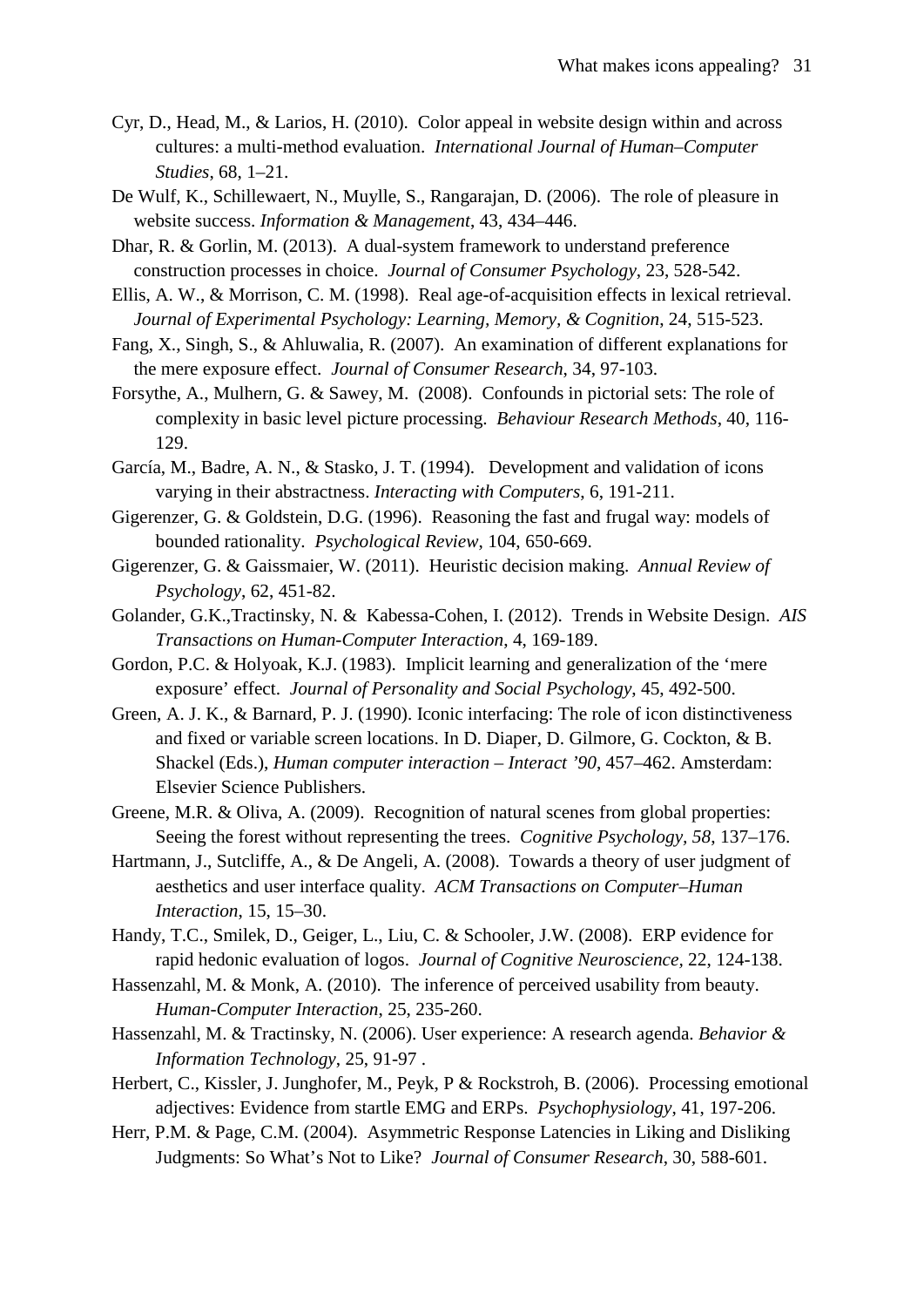- Hertwig, R., Hertzog, S.M., Schooler, L.J. & Reimer, T. (2008). Fluency heuristic: A model of how the mind exploits a by-product of information retrieval. *Journal of Experimental Psychology: Learning, Memory & Cognition*, 34, 1191-1206.
- Isherwood, S. J., McDougall, S. J. P., & Curry, M. B. (2007). Icon identification in context: The changing role of icon characteristics with user experience. *Human Factors*, 49, 465-476.
- Jacobsen, T. & Höfel, L. (2002). Aesthetic judgments of novel graphic patterns: Analysis of individual judgments. *Perceptual & Motor Skills, 95*, 755-766.
- Joubert, O.R., Rousselet, G.A., Fize, D., Fabre-Thorpe, M. (2007) Processing scene context: Fast categorization and object interference. *Vision Research*, 47, 3286-3297.
- Kahneman, D. (2011). *Thinking, fast and slow*. Macmillan.
- Kawabata, H. & Zeki, S. (2004). Neural correlates of beauty. *Journal of Neurophysiology,*  91, 1699-1705.
- Labroo, A.A., Dhar, R & Schwarz, N. (2008). Of frog wines and frowning watches: Semantic priming, perceptual fluency, and brand evaluation. *Journal of Consumer Research*, 34, 819-831.
- Lai, C., Chen, P., Shih, S., Liu, Y. & Hong, J. (2010). Computational models and experimental investigations of the effects of balance and symmetry on the aesthetics of text-overlaid images. *International Journal of Human-Computer Studies*, 60, 269-298.
- Lambon Ralph, M.A., Graham, K.S., Ellis, A.W. & Hodges, J.R. (1998). Naming in semantic dementia – what matters? *Neuropsychologia*, 36, 775-784.
- Lavie, T. & Tractinsky, N. (2004). Assessing dimensions of perceived visual aesthetics of web sites. *International Journal of Human–Computer Studies*, 60, 269–298.
- Lesch, M.F., Horrey, W.J., Wogalter, M.S. & Powell, W.R. (2011). Age-related differences in warning symbol comprehension and training effectiveness: Effects of familiarity, complexity and comprehensibility. *Ergonomics*, 54, 879-890.
- Lindgaard, G., Fernandes, G., Dudek, C. & Brown, J. (2006). Attention web designers: You have 50 milliseconds to make a good first impression! *Behaviour & Information Technology*, 25, 115–126.
- Lindgaard, G., Dudek, C., Devjani, S., Sumegi, L. & Noonan, P. (2011). An exploration of relations between visual appeal, trustworthiness and perceived usability of homepages. *ACM Transactions on Computer-Human Interaction,* 18, doi: [10.1145/1959022.1959023.](http://dx.doi.org/10.1145/1959022.1959023)
- Lui, Y-C. (2005). A simulated study on the effects of information volume on traffic signs, viewing strategies and sign familiarity upon driver's visual search performance. *International Journal of Industrial Ergonomics*, 35, 1147-1158.
- Logan, G. D. (1996). The CODE Theory of Visual Attention: An Integration of Space-Based and Object-Based Attention. *Psychological Review*, 103, 603-649.
- Karvonen, K. (2000). The beauty of simplicity. In: *ACM Proceedings on the 2000 Conference on Universal Usability*. New York: ACM Press, pp. 85–90.
- Mack, Z. & Sharples, S. (2009). The importance of usability in product choice: A mobile phone case study. *Ergonomics*, 52, 1514-1528.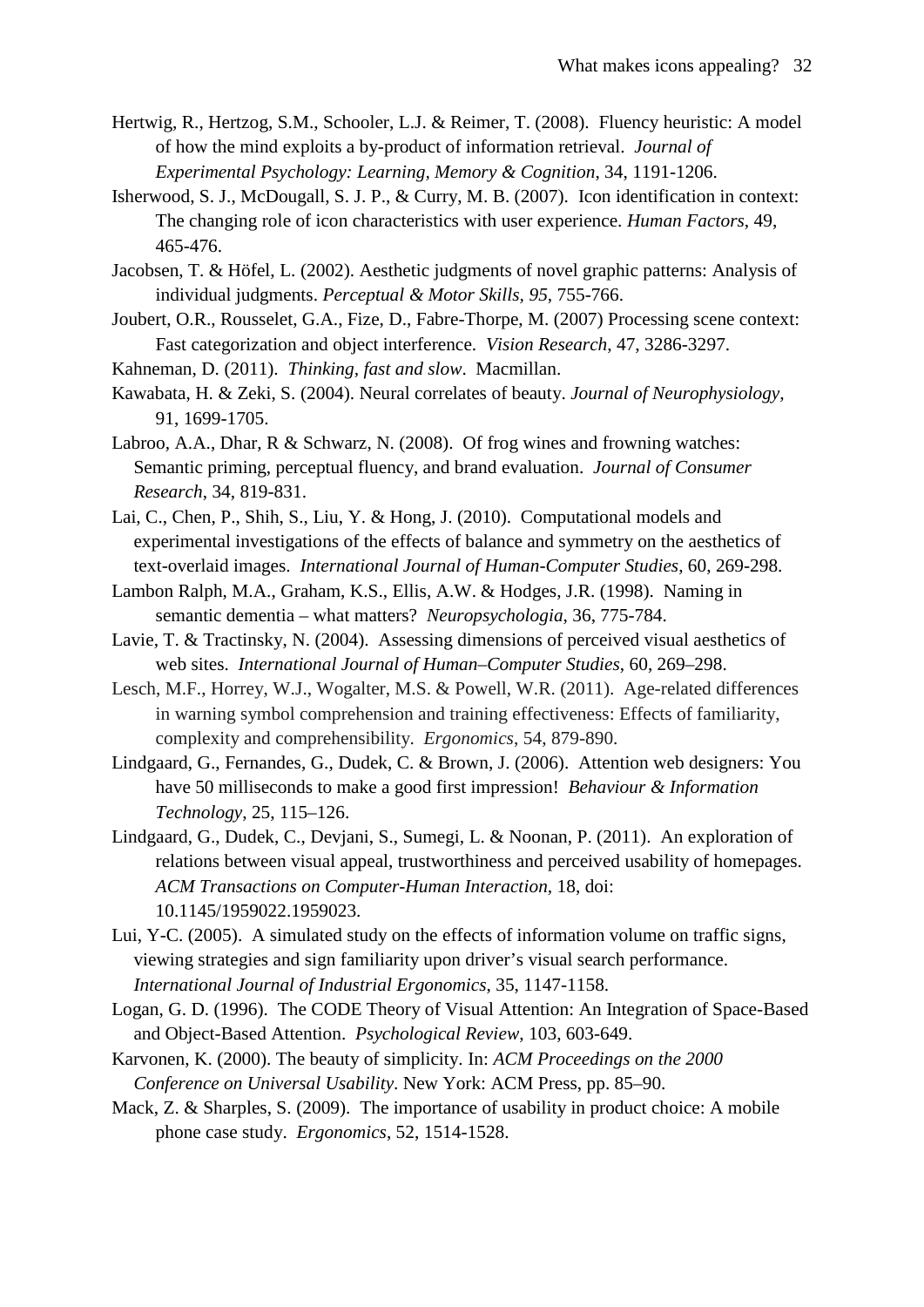- Malcolm, G. L., & Henderson, J. M. (2009). The effects of target template specificity on visual search in real-world scenes: Evidence from eye movements. *Journal of Vision,*  9, 1-13.
- Manza, L. & Bornstein, R.F. (1995). Affective discrimination and the implicit learning process. *Consciousness and Cognition*, 4, 399-409.
- Manza, L., Reber, A.S. & Zizak, D. (1998). Artificial grammar learning and the mere exposure effect: Emotional preference tasks and the implicit processes. In M.A. Stadler & P.A. Frensch (Eds.), *Handbook of implicit learning*, pp. 201-222. Thousand Oaks, CA: Sage Publications.
- Marewski, J. N., & Schooler, L. J. (2011). Cognitive niches: An ecological model of strategy selection. *Psychological Review,* 118, 3, 393-437.
- McCoy, S., Everard, A., & Lioacono, E.T. (2009). Online ads in familiar and unfamiliar sites: Effects on perceived website quality and intention to reuse. *Information Systems Journal*, 4, 437-458.
- McDougall, S., de Bruijn, O. & Curry, M. (2000). Exploring the effects of icon characteristics on user performance: The role of concreteness, complexity and distinctiveness. *Journal of Experimental Psychology: Applied*, 6, 291-306.
- McDougall, S. J. P., Curry, M. B., & de Bruijn, O. (1999). Measuring symbol and icon characteristics: Norms for concreteness, complexity, meaningfulness, familiarity, and semantic distance for 239 symbols. *Behavior Research Methods, Instruments, & Computers*, 31, 487-519.
- McDougall, S. & Isherwood, S. (2009). What's in a name? The role of graphics, functions and their interrelationship in icon identification. *Behavior Research Methods*, 41, 325- 336.
- McDougall, S., Tyrer, V. & Folkard, S. (2006). Searching for signs, symbols, and icons: Effects of time of day, visual complexity, and grouping. *Journal of Experimental Psychology: Applied*, 12, 118-128.
- Monahan, J.L., Murphy, S.T. & Zajonc, R.B. (2000). Subliminal mere exposure: Specific, general, and diffuse effects. *Psychological Science,* 11, 462-466.
- Moshagen, M. & Thielsch, M.T. (2010). Facets of visual aesthetics. *International Journal of Human-Computer Studies*, 68, 689-709.
- Oppenheimer, D. M. (2004). Spontaneous discounting of availability in frequency judgment tasks. *Psychological Science*, 15, 100-105.
- Oppenheimer, D.M. (2008). The secret life of fluency. *Trends in Cognitive Science*, 237- 241.
- Orth, U. and Wirtz, J. (2014): Consumer processing of interior service environments: The interplay among visual complexity, processing fluency, and attractiveness. *Journal of Service Research*, 17, 296-309.
- Petty, R. E., & Briñol, P. (2012). The elaboration likelihood model: Three decades of research. In P. A. M. Van Lange, A. Kruglanski, & E. T. Higgins (Eds.), *Handbook of theories of social psychology*, pp. 224–245. London: Sage.
- Petty, R.E. & Briñol, P. (2015). Emotion and persuasion: Cognitive and meta-cognitive processes impact attitudes. *Cognition and Emotion*, 20, 1-26.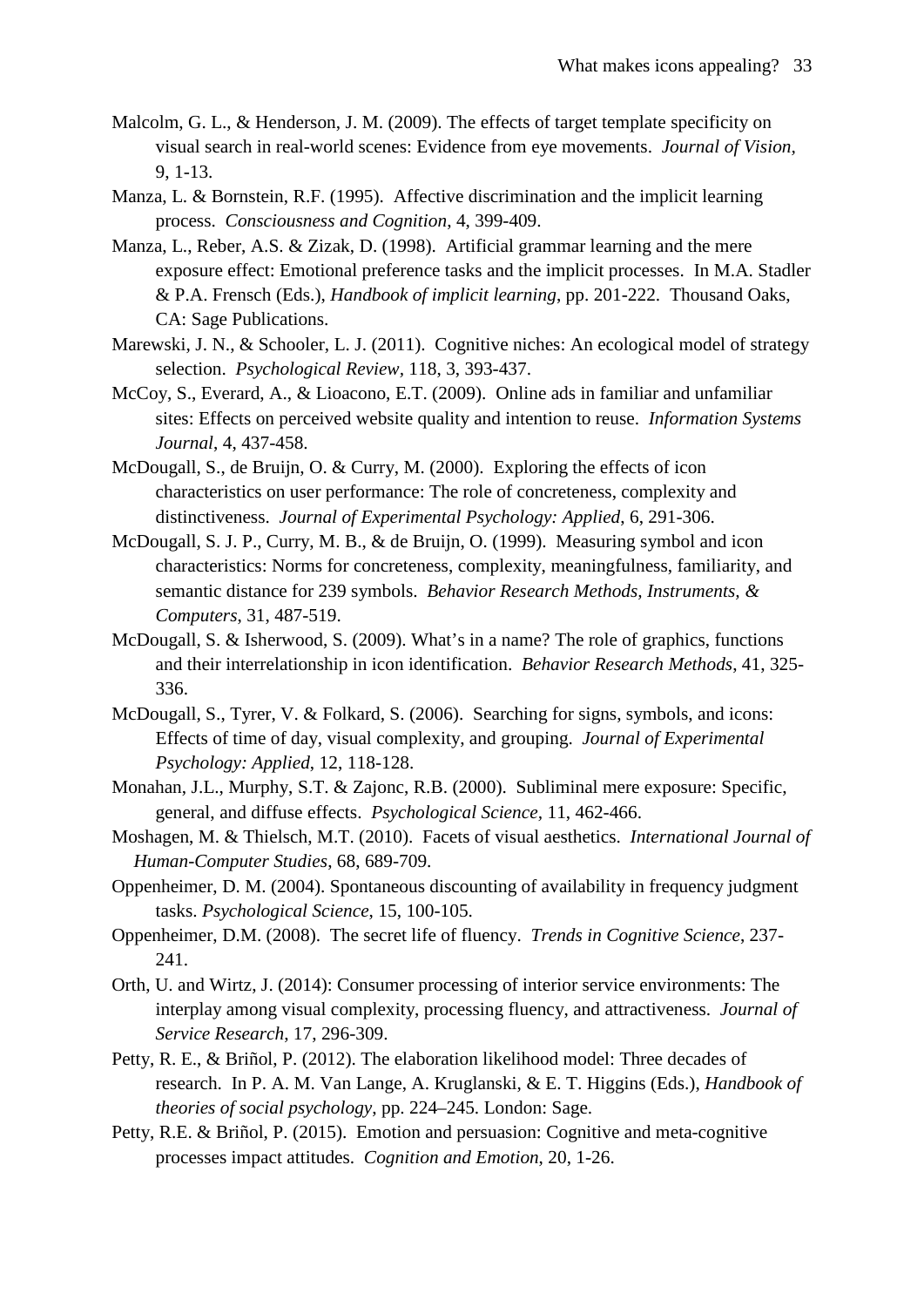- Reber, R., Winkielman, P., & Schwarz, N. (1998). Effects of perceptual fluency on affective judgments. *Psychological Science*, 9, 45-48.
- Reber, R., Schwarz, N. & Winkielman, P. (2004). Processing fluency and aesthetic pleasure: Is beauty in the perceiver's processing experience? *Personality and Social Psychology Review*, 8, 364-382.
- Reppa, I. & McDougall, S. (2015). When the going gets tough the beautiful get going: Aesthetic appeal facilitates task performance. Psychonomic Bulletin & Review, doi:10.3758/s12423-014-0794-z.
- Rogers, Y., & Oborne, D. J. (1987). Pictorial communication of abstract verbs in relation to human–computer interaction. *British Journal of Psychology*, 78, 99-112.
- Rousselet, G.A., Thorpe, S.J., Fabre-Thorpe, M. (2004). Processing of one, two or four natural scenes in humans: the limits of parallelism. *Vision Research,* 44, 877-894.
- Schmidt, K.E., Liu, Y., & Sridharan, S. (2009). Webpage aesthetics, performance and usability: Design variables and their effects. *Ergonomics,* 52, 631-643.
- Scott, D. (1993). Visual search in modern human-computer interfaces. *Behaviour & Information Technology, 12*, 174–189.
- Shinar, D., Dewar, R.E., Summala, H. & Zawkowska, L. (2003). Traffic sign symbol comprehension: A cross-cultural study. *Ergonomics*, 46, 1549-1565.
- Snodgrass, J. G., & Yuditsky, T. (1996). Naming times for the Snodgrass and Vanderwart pictures. *Behavior Research Methods, Instruments, & Computers*, 28, 516-536.
- Snodgrass, J. G., & Vanderwart, M. (1980). A standardized set of 260 pictures: Norms for name agreement, image agreement, familiarity, and visual complexity. *Journal of Experimental Psychology: Human Learning & Memory*, 6, 174-215.
- Sonderegger, A. & Sauer, J. (2010). The influence of design aesthetics in usability testing: effects on user performance and perceived usability. *Applied Ergonomics*, 41, 403-410.
- Sonderegger, A., Zbinden, G, Uebelbacher, A. & Sauer, J. (2012). The influence of project aesthetics and usability over the course of time: A longitudinal field experiment. *Ergonomics*, 55, 713-730.
- Stotts, D. B. (1998). The usefulness of icons on the computer interface: Effect of graphical abstraction and functional representation on experienced and novice users. In *Proceedings of the Human Factors and Ergonomics Society 42nd Annual Meeting*, pp. 453-457. Santa Monica, CA: Human Factors Society.
- Theilsch, M.T., Blotenberg, I. & Jaron, F. (2013). User evaluation of websites: From first impression to recommendation. *Interacting with Computers*, 26, 89-102.
- Thielsch, M.T. & Hirschfeld, G. (2010). High and low spatial frequencies in website evaluations. *Ergonomics*, 53, 972-978.
- Tractinsky, N., Katz, A.S. & Ikar, D. (2000). What is beautiful is usable. *Interacting with Computers,* 13, 127-145.
- Treisman, A., & Gelade, G. (1980). A feature integration theory of attention. *Cognitive Psychology,* 12, 97–136.
- Treisman, A., & Gormican, S. (1988). Feature analysis in early vision: Evidence from search asymmetries. *Psychological Review,* 95, 15–148.
- Thuring, M. & Mahlke,S. (2007). Usability, aesthetics and emotions in human technology interaction. *International Journal of Psychology*, 42, 253–264.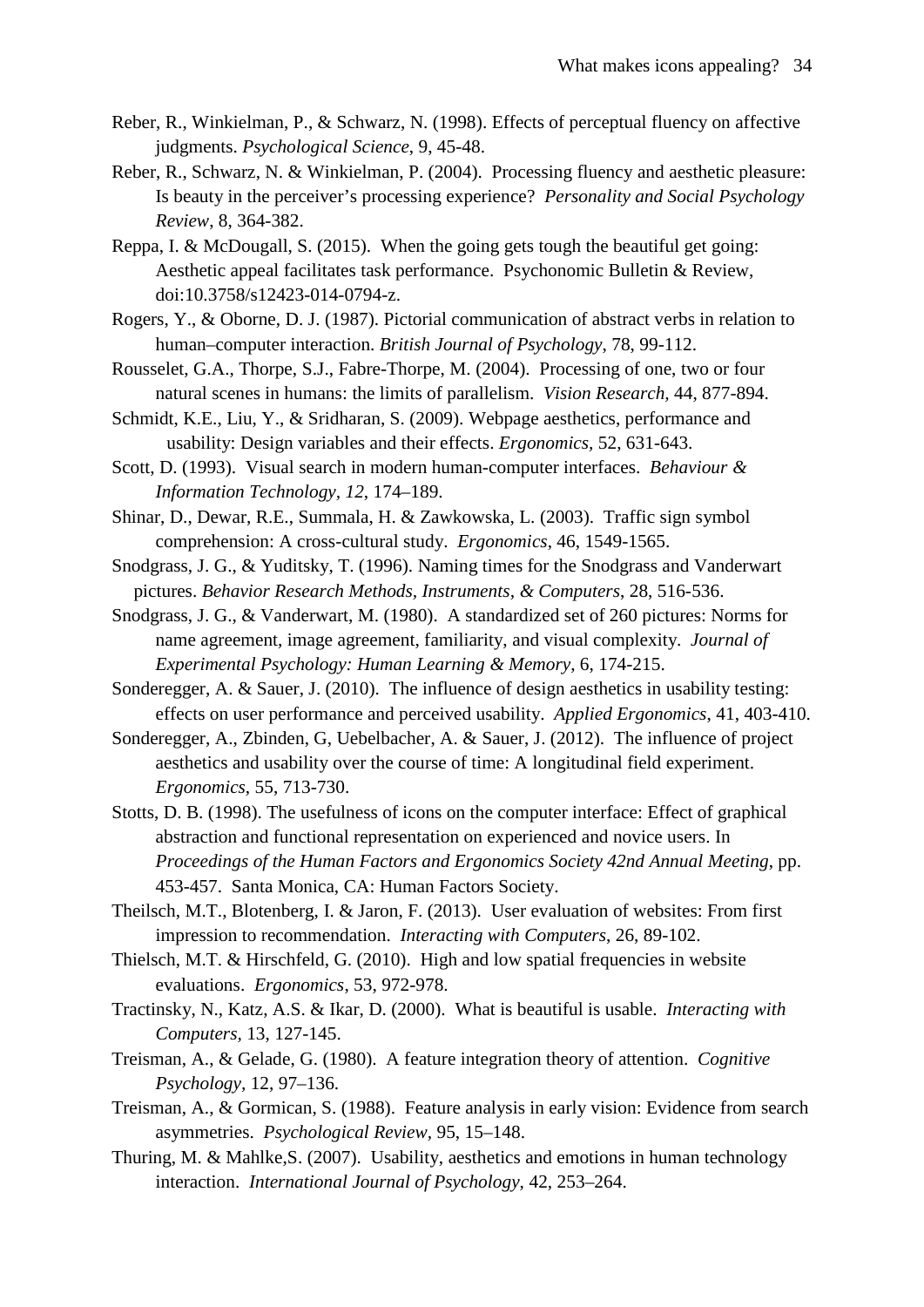- van Schaik, P. and Ling, J. (2011). An integrated model of interaction experience for information retrieval in a Web-based encyclopaedia. *Interacting with Computers*, 23, 18-32.
- van Schaik, P. & Ling, J. (2005). Five psychometric scales for online measurement of the quality of human–computer interaction in web sites. *International Journal of Human– Computer Interaction*, 18, 309–322.
- Vartanian, O. & Goel, V. (2004). Neuroanatomical correlates of aesthetic preferences for paintings. *Neuroreport,* 15, 893-897.
- Wang, Q., Cavanagh, P. & Green, M. (1994). Familiarity and pop-out in visual search. *Perception & Psychophysics*, 56, 495-500.
- Wolfe, J.M., Alvarez, G.A., Rosenholtz, R., Kuzmova, Y.I. & Sherman, A.M. (2011). Visual search for arbitrary objects in real scenes. *Attention, Perception & Psychophysics*, 73, 1650-1671.
- Wolfe, J. M., Vo, M. L.-H., Evans, K. K., & Greene, M. R. (2011). Visual search in scenes involves selective and non-selective pathways. *Trends in Cognitive Science*, 15, 77-84.
- Zajonc, R.B. (1968). Attitudinal effects of mere exposure. *Journal of Personality & Social Psychology Monographs*, 9, 1.
- Zajonc, R.B. (1998). Emotions. In Gilbert, Daniel T. (Ed); Fiske, Susan T. (Ed); Lindzey, Gardner (Ed), (1998). *The handbook of social psychology,* (pp. 591-632). New York, NY, US: McGraw-Hill.
- Zajonc, R.B. (2001). Mere exposure: A gateway to the subliminal. *Current Directions in Psychological Science*, 10*,* 224-228.
- Zajonc, R. B. (2000). Feeling and thinking: Closing the debate over the independence of affect. In J. P. Forgas, (Ed.) *Feeling and Thinking: The Role of Affect in Social Cognition*, pp. 31-58.
- Zizek, D.M. & Reber, A.S. (2004). Implicit preferences: The role(s) of familiarity in the structural mere exposure effect. *Consciousness and Cognition*, 13, 336-362.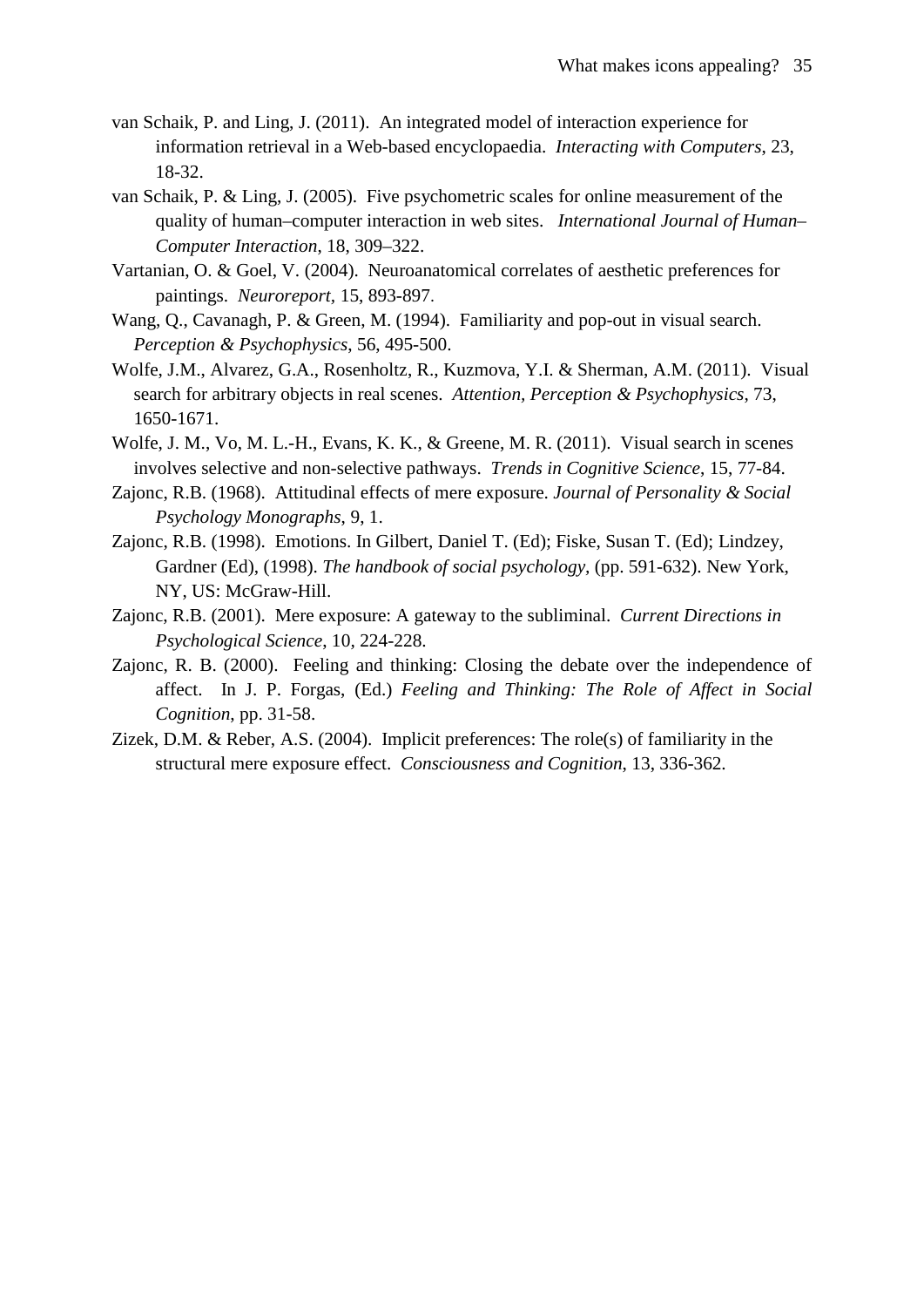| <b>Familiar complex</b> | <b>Familiar simple</b> | <b>Unfamiliar complex</b>  | <b>Unfamiliar simple</b>  |
|-------------------------|------------------------|----------------------------|---------------------------|
| icons                   | icons                  | icons                      | icons                     |
|                         |                        |                            |                           |
| Calendar                | Currency exchange      | Bending                    | Balance                   |
|                         |                        |                            |                           |
| Chess                   | Diagnose               | Biohazard                  | Centre alignment          |
|                         |                        |                            |                           |
| Colour                  | Educate                | Electrical<br>precipitator | Eject                     |
|                         |                        |                            |                           |
| Compress file           | Go rapidly             | Equipotentials             | <b>Electrical</b> loop    |
|                         |                        |                            |                           |
| Library                 | Speedometer            | Inject resin               | Entrance                  |
| .<br>Lift               | Lock                   | $\mathbf{L}$<br>Iron       | Line vessel               |
|                         |                        |                            |                           |
|                         |                        |                            |                           |
| Note                    | Manual control         | Jacketed reactor           | Safety overload<br>device |
|                         |                        |                            |                           |
| Risk of explosion       | Paper industry         | Open half nut              | Spark coil                |

# *10* **Appendix: Icons used in Experiments 2-4**